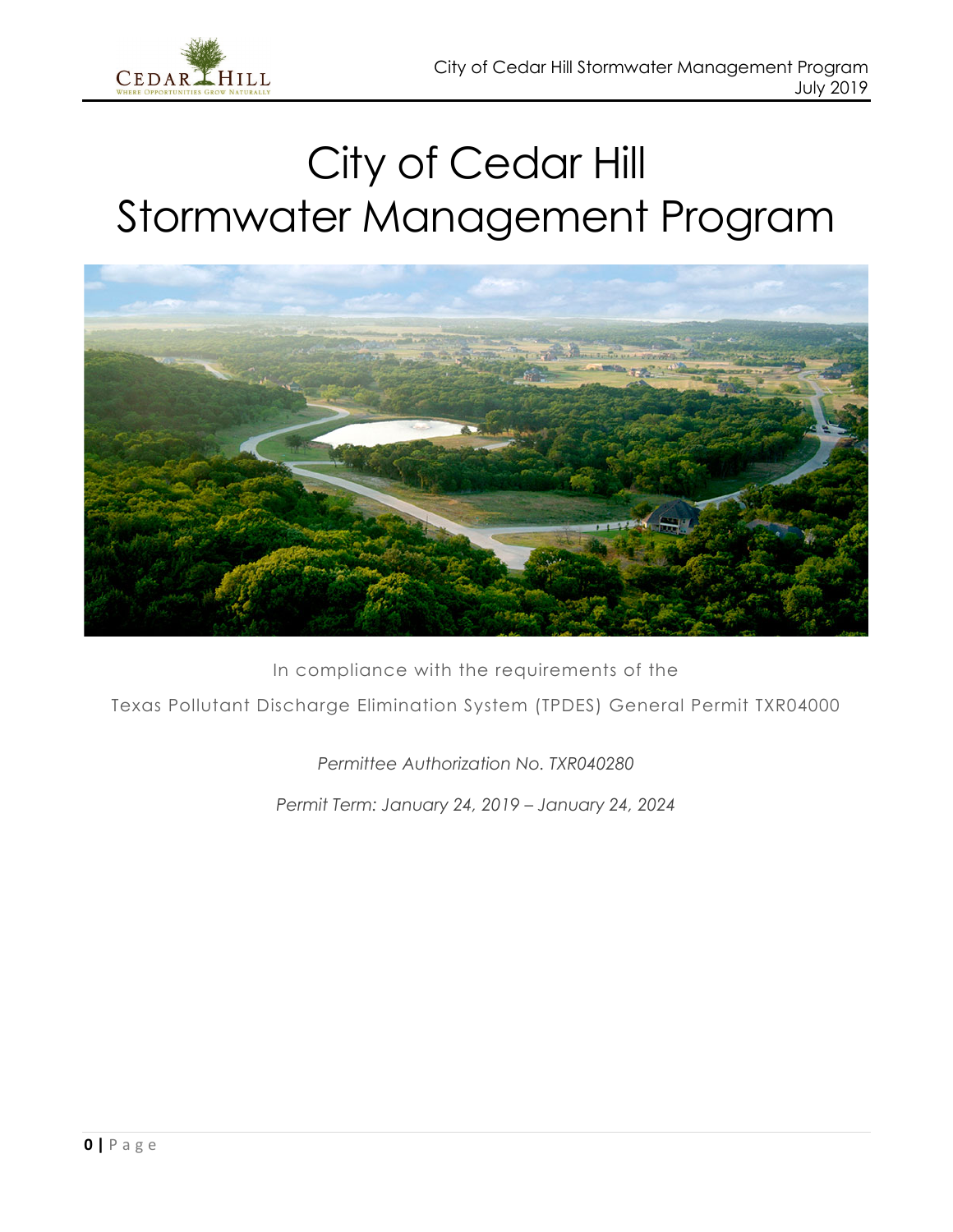

## Contents

| I.            |                                                                                |
|---------------|--------------------------------------------------------------------------------|
| Α.            |                                                                                |
| Β.            |                                                                                |
| $\parallel$ . |                                                                                |
| Α.            |                                                                                |
| Β.            |                                                                                |
| $\mathsf{C}.$ |                                                                                |
| D.            |                                                                                |
| Ε.            |                                                                                |
| F.            |                                                                                |
| III.          |                                                                                |
| Α.            |                                                                                |
| B.            |                                                                                |
| C.            |                                                                                |
| D.            | MCM 4 – Post-Construction Stormwater Management in New Development &           |
| Ε.            | MCM 5 – Pollution Prevention and Good Housekeeping for Municipal Operations 13 |
| IV.           |                                                                                |
|               |                                                                                |
|               |                                                                                |
|               |                                                                                |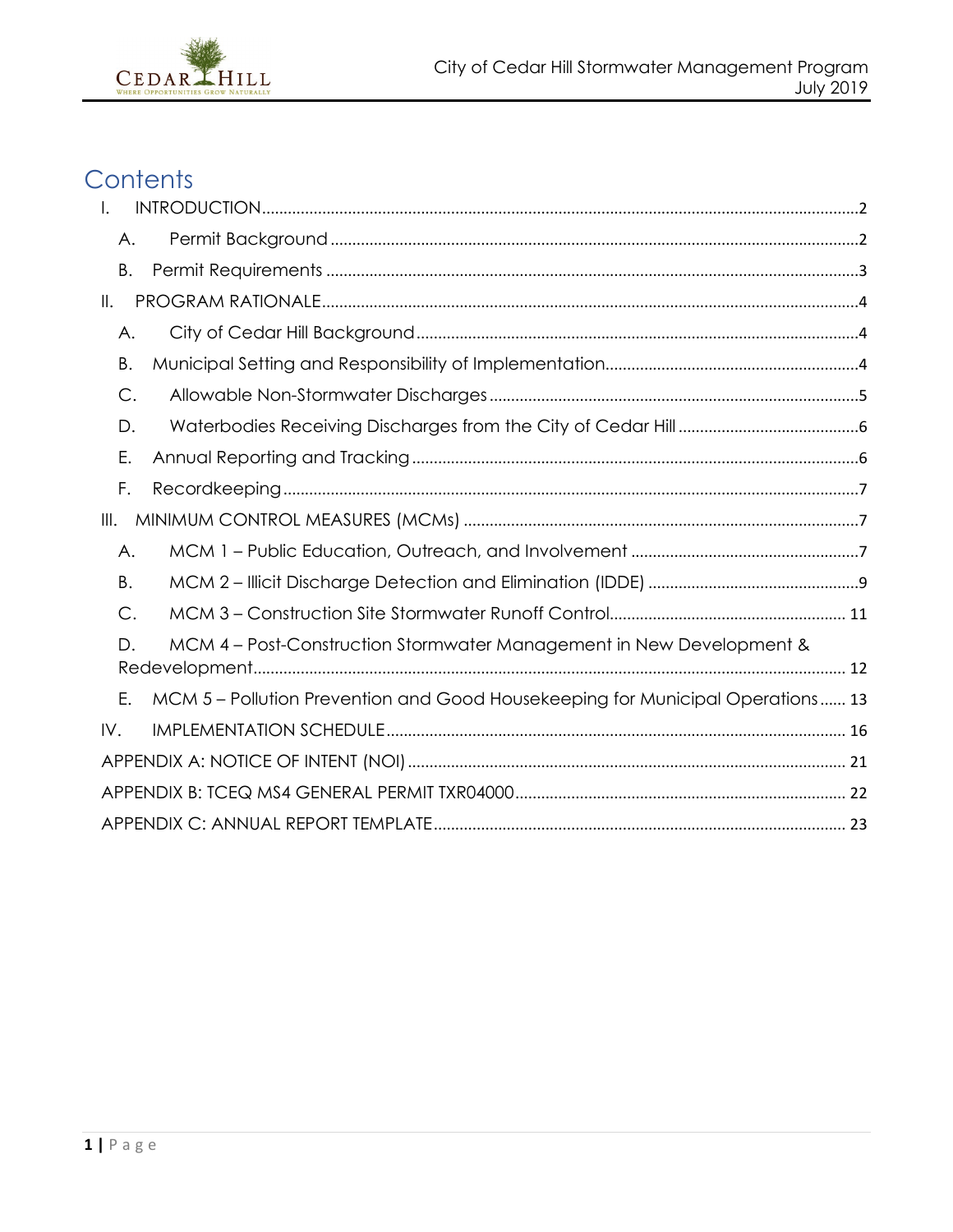

#### <span id="page-2-0"></span>I. INTRODUCTION

The City of Cedar Hill is subject to the requirements of the Texas Commission on Environmental Quality (TCEQ) Texas Pollutant Discharge Elimination System (TPDES) General Permit No. TXR040000. The renewal of the stormwater permit requires the City of Cedar Hill to review and assess their existing Stormwater Management Program (SWMP) and develop a new program implementing best management practices which comply with the permit requirements. A copy of the TCEQ MS4 General Permit TXR0470000 can be found in Appendix B.

The program documents the best management practices chosen by the City of Cedar Hill to address community-wide stormwater quality issues, including target audiences and a schedule for implementation over the five-year permit term. The intent of the program is to identify and implement City-wide measures to reduce the discharge of pollutants into the Municipal Separate Storm Sewer System (MS4) which includes streets, storm drain systems, roadside ditches, streams, rivers and other water bodies.

#### <span id="page-2-1"></span>A. Permit Background

Under the Clean Water Act of 1972 (CWA), the National Pollutant Discharge Elimination System (NPDES) was established to protect the waters of the United States. The US Environmental Protection Agency (EPA) was appointed to govern the rules on how the program will be implemented. The NPDES program then established the MS4 program in two phases. Phase I, promulgated in 1990, required the municipalities serving a population of 1000,000 or more to acquire the NPDES permit by submitting a Stormwater Management Program (SWMP) that addresses how the municipality would reduce pollutant discharges, protect water quality, and satisfy the water quality of the CWA. In 1998, the EPA and the Texas Commission on Environmental Quality (TCEQ) signed an agreement for the EPA to transfer the regulatory authority over to the TCEQ as the law applies in the State of Texas. Thus, the NPDES became the Texas Pollutant Discharge Elimination System (TPDES) under TCEQ's authority. Based on the Stormwater Phase II Final Rule issued by the EPA in 1999, the TCEQ then wrote and issued the General Permit TXR04000, generally called the MS4 general permit, for other small municipalities serving a population of less than 100,000 and being part of urbanized areas, as listed by the US Census Bureau. The MS3 permit identified seven minimum control measures, which must be addressed by the permit holders in their SWMP. Each term of the MS4 permit lasts for five years. The current TCEQ permit is now in its third term with an effective date of January 24, 2019.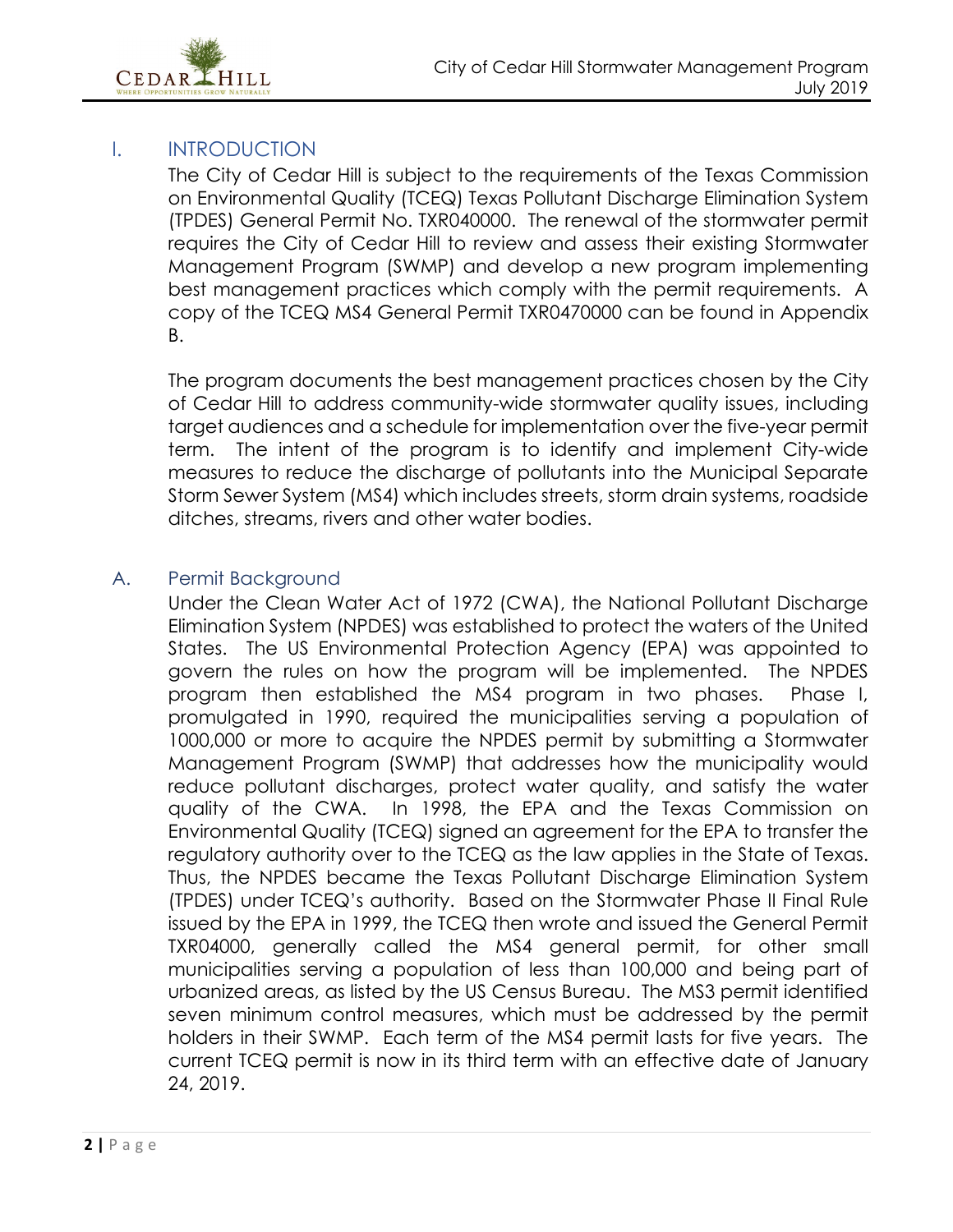

The permit categorizes MS4 permittees into four levels based on the population served within the 2010 urbanized areas. The MS4 area may change during the permit term if the permittee acquires or gives up regulated area, such as annexing of land or if land is annexed away. However, the level will not change based on population fluctuation. The anticipated 2020 US Census will take place during this permit term. Nevertheless, it will not affect the permittee's level until the permit renews for its fourth term in 2024. The levels are defined by the TCEQ as follows:

- a. Level 1: Traditional MS4s with a population less than 10,000
- b. Level 2: Traditional MS4s with a population between 10,000 and 39,999. Level 2 also includes non-traditional MS4s like universities or prison systems.
- c. Level 3: Traditional MS4s with a population between 40,000 and 99,999.
- d. Level 4: Traditional MS4s with a population over 100,000

#### <span id="page-3-0"></span>B. Permit Requirements

The permit establishes seven minimum control measures (MCM) to reduce the discharge of pollutants to the maximum extent practicable. MS4 permittees are required to address all the following MCMs in their SWMP:

MCM 1 – Public Education, Outreach, and Involvement

MCM 2 – Illicit Discharge Detection and Elimination (IDDE)

MCM 3 – Construction Site Stormwater Runoff Control

MCM 4 – Post-Construction Stormwater Management in New Development and Redevelopment

MCM 5 – Pollution Prevention and Good Housekeeping for Municipal **Operations** 

MCM 6 – Industrial Stormwater Sources (Only applicable to Level 4 MS4s)

Upon receiving a preliminary decision from the Executive Director of the TCEQ, permittees must provide public involvement in the process of adopting the new SWMP by publishing a public notice and offering a public comment period. After the new SWMP is approved by the TCEQ, permittees must annually review the SWMP and submit an annual report on the previous year's activities to the TCEQ.

*Impaired Water Bodies and Total Maximum Daily Load (TMDL) Requirements*

A water body is considered impaired for purposes of the permit if it has been identified on the latest TCEQ and EPA approved Clean Water Act (CWA) 303(d) list or within the Texas Integrated Report of Surface Water Quality for CWA Sections 305(b) and 303(d), which lists the category 4 and 5 water bodies. These lists identify water bodies that do not meet the Texas Surface Water Quality Standards (SWQS). Discharges of any pollutant(s) of concern to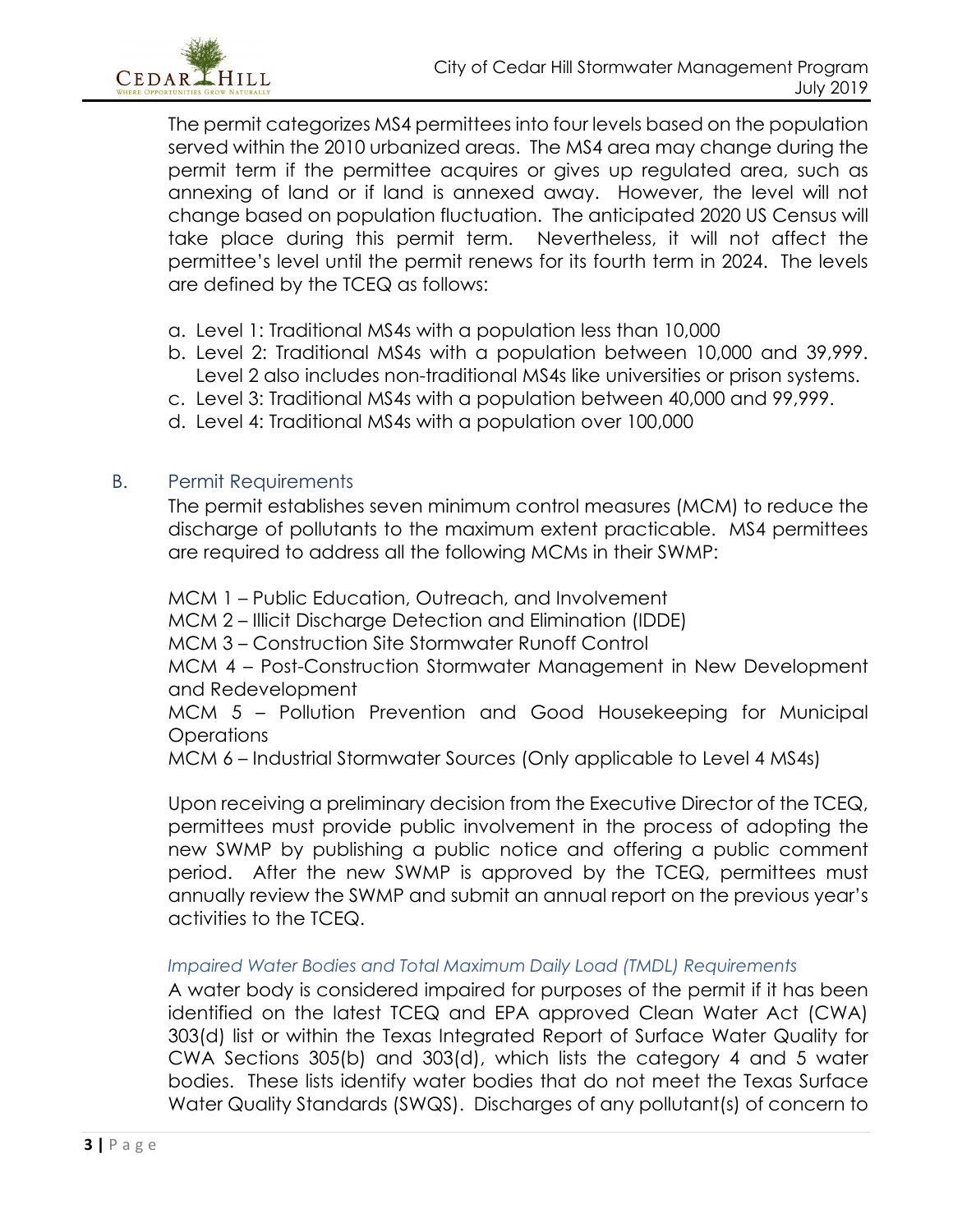impaired water bodies for which there is a TCEQ and EPA approved TMDL are not eligible under this permit unless they are consistent with the approved TMDL.

Permittees are required to annually check if any stream segments or water bodies that the MS4 discharges into have been added to the EPA approved Texas Integrated Report of Surface Water Quality Sections 305(b) and 303(d). The newly listed segment or water bodies must be included in the annual report and addressed for potential sources of pollutants from the MS4 within two years of the new 305(b) and 303(d) lists' approval date.

At the time of this plan's creation, the most current EPA approved list is the 2014 Texas 303(d) list, which was approved on November 19, 2015. The TCEQ has adopted the Draft 2016 Texas 303(d) list on October 17, 2018 but has not been approved by the EPA.

#### *Endangered Species Statement*

The following endangered aquatic or aquatic dependent species were identified in the receiving waterbodies of the MS4 as listed below:

| Species                      | <b>Waterbody</b>                    |
|------------------------------|-------------------------------------|
| Tern Least Sterna antillarum | Upper Trinity River Segment 0805 in |
|                              | Dallas County                       |

#### <span id="page-4-0"></span>II. PROGRAM RATIONALE

#### <span id="page-4-1"></span>A. City of Cedar Hill Background

The City of Cedar Hill is located at the southwest corner of Dallas County, with a small area located in northwest Ellis County. The City of Cedar Hill is in the Dallas – Fort Worth – Arlington urbanized area. With a 2010 Census population of 45,028, the City of Cedar Hill must meet all requirements of a Level 3 MS4. Level 3 MS4s are required to address the requirements of MCM 1 through MCM 5, as well as other requirements in addition to the general requirements for all permittees.

#### <span id="page-4-2"></span>B. Municipal Setting and Responsibility of Implementation

The City of Cedar Hill runs a Council-Manager form of government. Each member of the Council, including the Mayor, is elected at large meaning that there are no council districts in the City of Cedar Hill, but rather that each member represents the whole city.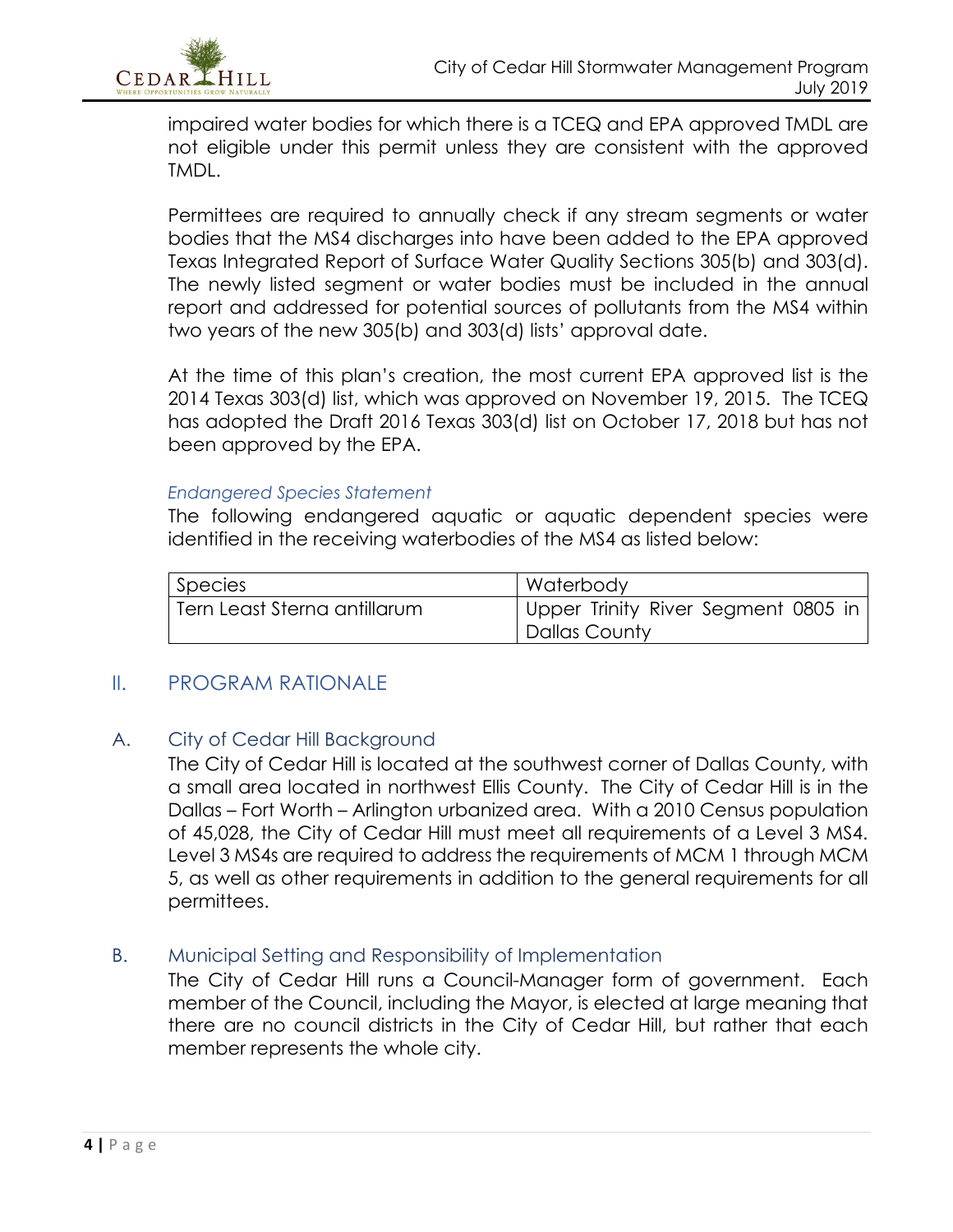

The Mayor is recognized as head of the City Government for all ceremonial purposes and by the Governor for purposes of military law but shall have no administrative duties. The person elected Mayor presides over all City Council meetings. Each council member has an equal vote on all action taken by the Council. There are seven positions (6 council members and 1 mayor) to ensure that every issue that is taken before Council is granted a decision; there are no tie votes.

As designated by the city charter, the City Manager is appointed by the Mayor and City Council serving as the chief administrative officer for the city organization. The City Manager manages the day-to-day operations of the various city departments and staff, directing delivery of services and executing all city policies and ordinances. In addition, the City Manager and his or her staff guide all goals and strategies of the city operations including future city development and expansion of services.

#### <span id="page-5-0"></span>C. Allowable Non-Stormwater Discharges

The following non-stormwater discharges may be discharged from the City of Cedar Hill and are not required to be addressed in the Illicit Discharge Detection and Elimination or other minimum control measure, unless they are determined by the City of Cedar Hill or TCEQ to be significant contributors of pollutants:

- 1. Uncontaminated waterline flushing and other occasional discharges from potable water sources;
- 2. Occasional uncontaminated discharges from landscape irrigation or lawn watering;
- 3. Occasional discharge from the non-commercial washing of vehicles;
- 4. Uncontaminated discharges from foundation, footing or crawl space drain, sump pumps and air conditioning condensation drains, rising ground water and springs;
- 5. Diverted stream flows and natural riparian habitat or wetland flows;
- 6. Discharges or flows form firefighting activities (fire fight activities do not include washing of trucks, run-off water from training activities, test water from fire suppression systems, and similar activities);
- 7. Occasional discharge from non-commercial dechlorinated swimming pools;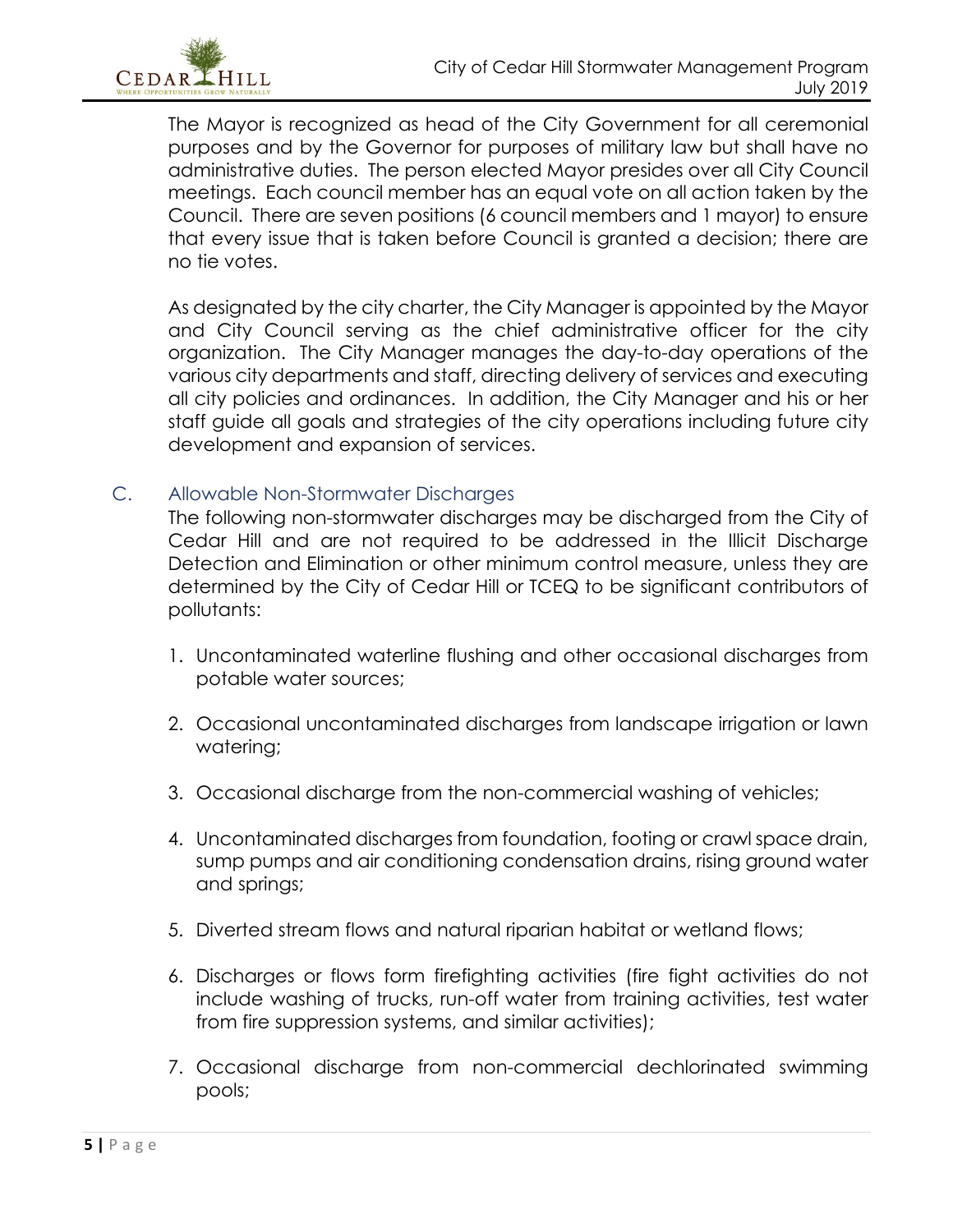

- 8. Occasional discharge from pavement and exterior building wash water conducted without the use of detergents or other chemicals;
- 9. Other allowable non-stormwater discharges listed in 40 CFR 122.26(d)(2)(iv)(B)(1);
- 10.Non-stormwater discharges that are specifically listed in the TPDES Multi-Sector General Permit (MSGP) or the TPDES Construction General Permit (CGP);
- 11.Other similar occasional incidental non-stormwater discharges, unless the TCEQ develops permits or regulations addressing these discharges.
- <span id="page-6-0"></span>D. Waterbodies Receiving Discharges from the City of Cedar Hill

The City of Cedar Hill pledges not to knowingly or intentionally discharge to surface waters of the State in a manner that would contribute to a violation of water quality standards or that would fail to protect and maintain existing uses as part of this permit. The City is aware that discharges contributing to a violation of water quality standards are not covered by this general permit. Should the City find itself in a position where discharges of this nature occur, the City is aware that the executive director may require an application for an individual permit.

<span id="page-6-1"></span>E. Annual Reporting and Tracking

The City shall submit an annual report on the previous year's activities to the TCEQ within 90 days of the end of each reporting year. The City of Cedar Hill has chosen the reporting period to be the fiscal year. Reporting Year 1 will start from the permit effective date of January 24, 2019 to September 30, 2019; each subsequent reporting year shall be from October 1 of the current year to September 30 of the following year. Reporting Year 5 will start from September 1, 2022 to the permit term's end date of January 24, 2024.

The annual report shall be submitted to the TCEQ office address as follows: Texas Commission on Environmental Quality Stormwater Team; MC-148 PO Box 13087 Austin, TX 78711-3087

A copy of the report shall be submitted to the TCEQ Region 4 office address as follows:

TCEQ Region 4 (Dallas/Fort Worth)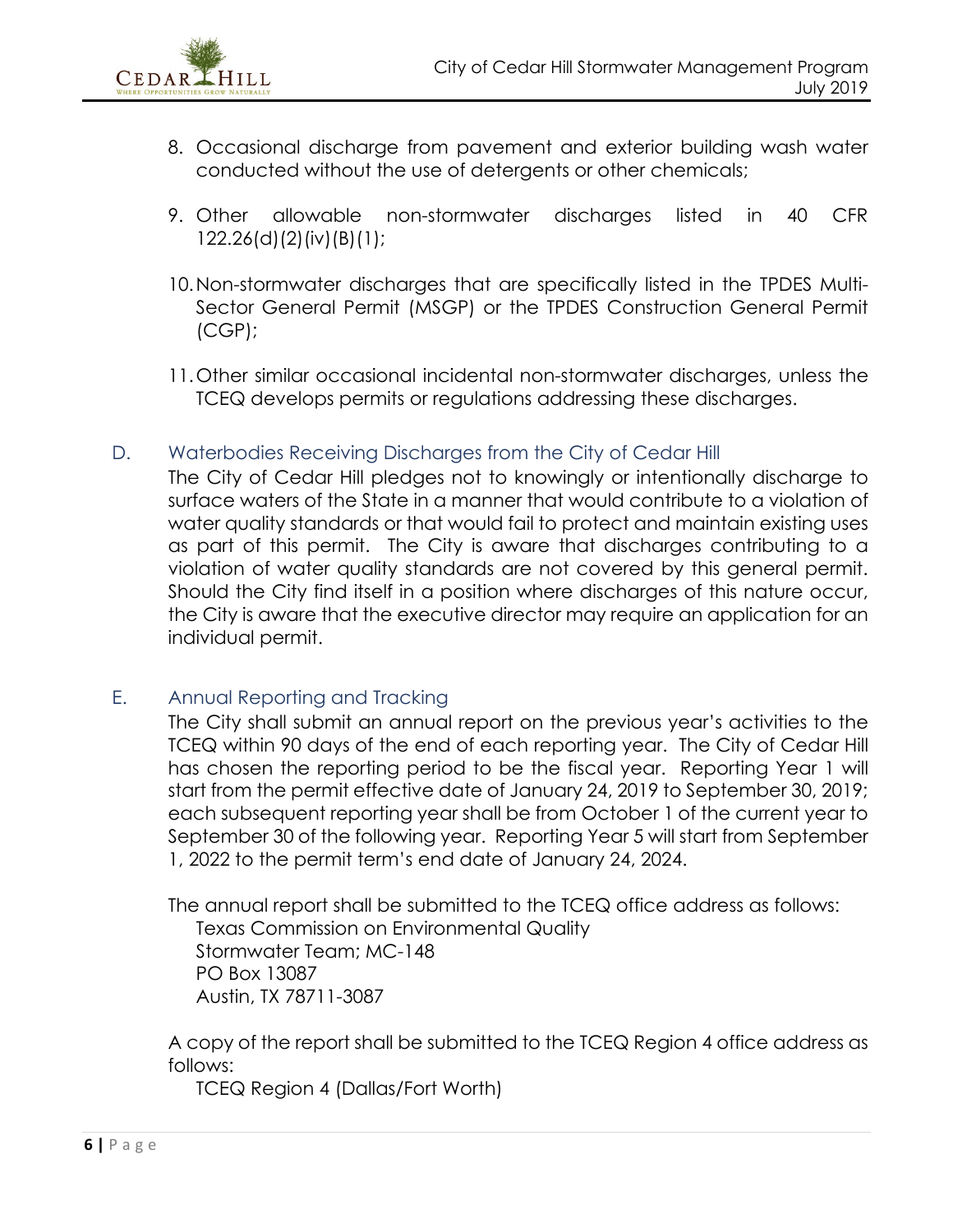

2309 Gravel Dr Fort Worth, TX 76118-6951

The City shall keep a copy of the annual report in house and post the report on the City's official website. The electronic version of the SWMP will be posted within 30 days of the approval date and the annual reports within 30 days of the submittal date.

The TCEQ's annual report template can be found in Appendix C.

#### <span id="page-7-0"></span>F. Recordkeeping

The City shall retain all records including a copy of this TPDES general permit, and records of all data used to complete the application (NOI) for this general permit and satisfy the public participation requirements, for a period of at least three years, or for the remainder of the term of this general permit, whichever is longer. The documents shall be retained at:

City of Cedar Hill Public Works 285 Uptown Blvd #100 Cedar Hill, TX 75104

The City will post the approved SWMP and annual reports on the following website:

<http://www.cedarhilltx.com/Stormwater>

The City of Cedar Hill's NOI can be found in Appendix A.

#### <span id="page-7-1"></span>III. MINIMUM CONTROL MEASURES (MCMs)

Under each MCM heading, there is a list of the proposed BMPs that were selected to meet the permit requirements and the water quality protection goals and objectives of the City of Cedar Hill. The selection provides an overview of the BMPs which represent the City's continued efforts to comply with the permit to reduce stormwater pollution.

#### <span id="page-7-2"></span>A. MCM 1 – Public Education, Outreach, and Involvement

- 1. TCEQ Permit Requirements Refer to the MS4 General Permit, Part III.B.1 (Appendix B, pages 35-36) for the Public Education, Outreach, and Involvement requirements.
- 2. Goals and Objectives The City of Cedar Hill has identified the following problems to be community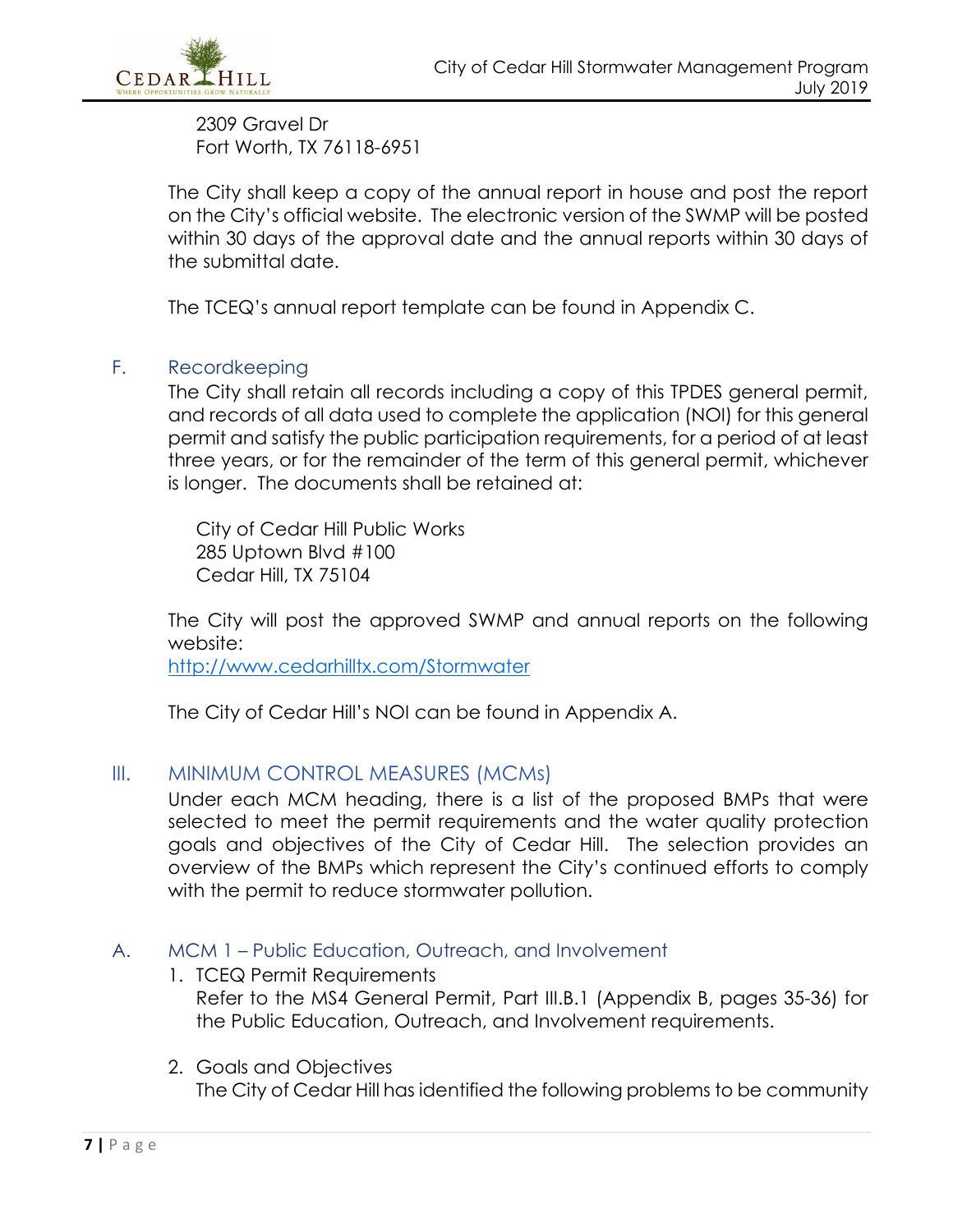

wide issues:

- a. Littering around commercial facilities
- b. Erosion control and construction wastes from development sites

#### 3. Best Management Practices

The City of Cedar Hill has selected the following BMPs to fulfill the requirements of the Public Education, Outreach, and Involvement MCM. Refer to Section IV of this document for the implementation schedule which includes measurable goals, target audiences, and responsible departments.

- *1.01. General Education on Stormwater* The City will continue use of a brochure related to stormwater at public events and made available on the stormwater website. The contents of the brochure shall be reviewed annually.
- *1.02. Stormwater Website and other Internet-based Outreach* The City will continue to update the existing website and include information about the SWMP. The City will post 1 stormwater protection related article on the City's stormwater website annually. The City will post 1 general stormwater protection post for the City's social media outlet annually.
- *1.03. Stormwater Education at Public Events*

The City assists, plans, and/or hosts 2 annual events such as but not limited to Country Day on the Hill and the Neighborhood Block Party. At these events, City staff set up booths and hand out information to attendees, discussing stormwater pollution issues. Public events are great opportunities to reach residents, businesses and visitors to the City.

*1.04. Public Presentations*

The City provides free public presentations promoting stormwater pollution prevention information. The presentations keep the public aware of potential stormwater pollution issues. The City will conduct at least 1 public presentation annually.

#### *1.05. NCTCOG Stormwater Task Force*

The City participates in the North Central Texas Council of Governments (NCTCOG) to exchange professional experience, share public education resources, and develop opportunities for regional cooperation. The City will attend at least 1 stormwater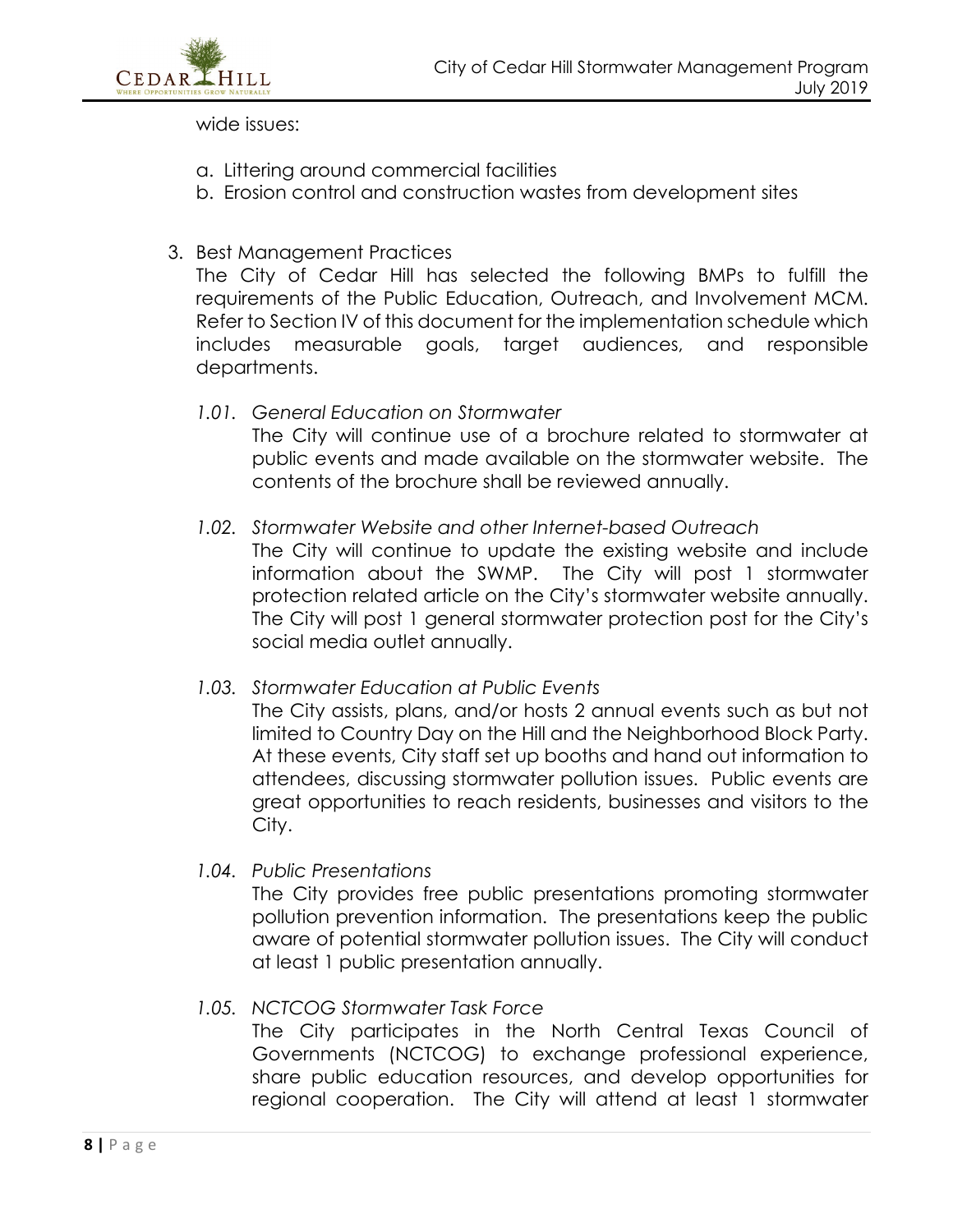related task force meeting held by the NCTCOG annually.

*1.06. Library Display*

The City's public library has a display to educate the public about different topics monthly. The display provides an opportunity for the City to educate the public about stormwater pollution issues. The City will install 1 stormwater protection related public display at the library annually.

*1.07. Storm Drain Inlet Markers*

Storm drain inlet markers are placed at all new storm drain inlets to discourage the public from improper release, dispose and/or dump foreign hazardous material in the storm drain system. The City will install or inspect at least 50 storm drain inlet markers annually.

*1.08. Adopt Cedar Hill Program*

The City coordinates street, trail, and park adoption from the community to promote neighborhood litter cleanups. The City helps supply but does not take part in the organization of the cleanups. The City will have at least 1 adoption of public right of way, trail, park, or preserve annually.

1.09. Development Review Committee (DRC) and other Construction *Meetings*

City staff are made available typically every Wednesday to answer questions and review policies regarding development within the City, as well as City expectations and regulations for construction and post-construction. City staff will provide information on stormwater regulations and requirements for the purpose of providing guidance to builders and developers attending the meetings. DRC meetings are not held if no projects are on the DRC agenda and on City observed Holidays. The City will conduct and attend 6 DRC meetings or construction meetings annually.

- <span id="page-9-0"></span>B. MCM 2 – Illicit Discharge Detection and Elimination (IDDE)
	- 1. TCEQ Permit Requirements

Refer to the MS4 General Permit, Part III.B.2 (Appendix B, pages 36-40) for the Illicit Discharge and Elimination requirements.

2. Best Management Practices

The City of Cedar Hill has selected the following BMPs to fulfill the requirements of the IDDE MCM. Refer to Section IV of this document for the implementation schedule which includes measurable goals, target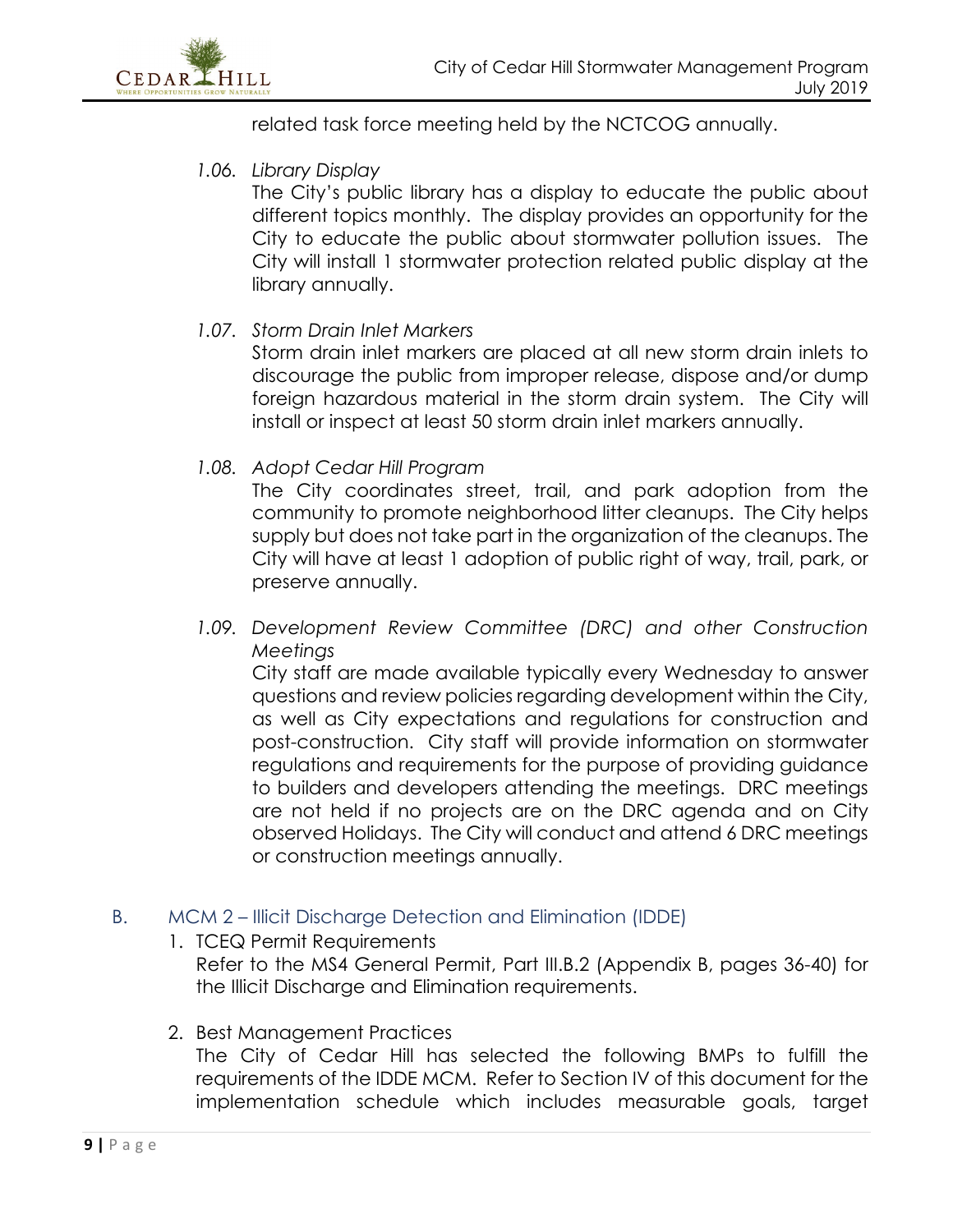

audiences, and responsible departments.

#### *2.01. Stormwater Management Ordinance*

City staff will review the existing ordinance to determine if any changes are necessary with regards to the updated permit at least 1 time per year annually. The existing ordinance contains a list of allowable non-stormwater discharges, a list of specific prohibited discharges and acts adversely affecting water quality, as well as requirements for notification of release and cleanup.

#### *2.02. Storm Sewer System Map*

The City will maintain and update the 1 storm sewer system map on the City's stormwater website annually.

2.03. *Household Hazardous Waste Collection*

The City provides free household hazardous waste collection through the Waste Management At-Your-Door special collection program. Residents may also drop off HHW at the Fort Worth Environmental Collection Center and the Mansfield Environmental Collection Center. The City will service at least 50 residents annually.

#### *2.04. Public Reporting Regarding Illicit Discharge and Spills*

The City will continue to administer the Public Works emergency number and online complaint system. The City will implement procedures to respond to public complaints regarding illicit discharges and spills. Investigations shall be conducted in a reasonable amount of time, based on the information collected. The City will investigate 100% of illicit discharge and spill complaints.

#### *2.05. Illicit Discharge Elimination Program*

The City uses the Field Investigation Guide (FIG) developed by the NCTCOG as a guide to illicit discharge investigations and inspections. Once the discharge has been confirmed as illicit, and the source identified, the City will take the appropriate steps necessary to eliminate the discharge, including follow-up inspections. The City will investigate 100% of potential illicit discharges and spills from dry weather outfall screenings. The City will perform dry weather outfall screenings on at least 60 City outfalls annually.

#### *2.06. Staff IDDE Training*

The City uses the IDDE Training Video developed by the NCTCOG to train relevant staff with the potential to spot possible illicit discharges. The training includes what to do when a suspected discharge has been identified. The City will conduct 1 IDDE training annually.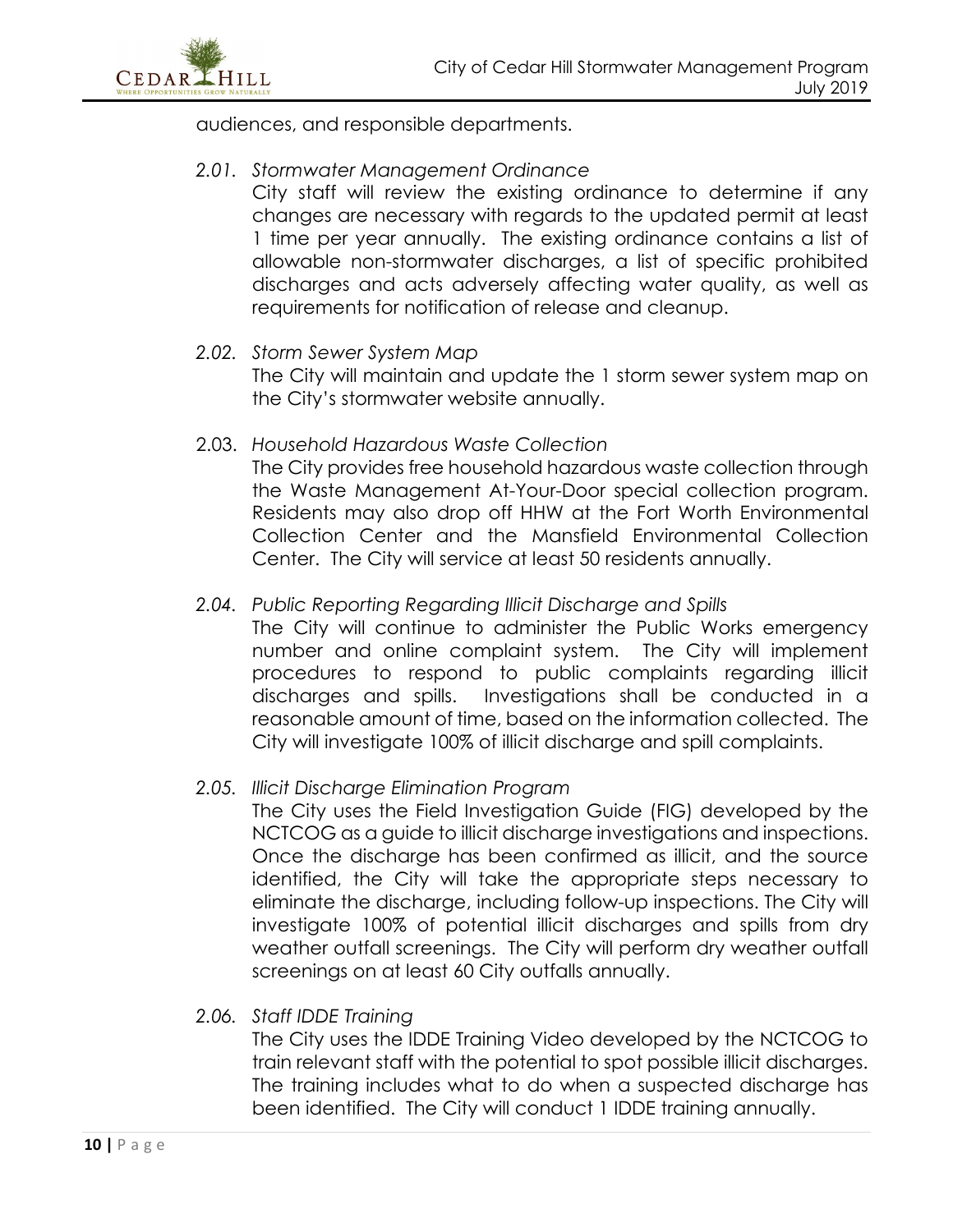

- *2.07. On-Site Sewage Facilities (OSSF) Program* The OSSF Program reviews and inspects all new septic system installations and assists failing septic system remediations. The City has licensed Designated Representative staff to administer the program. The City will create 1 OSSF map annually. The City will inspect 100% of new OSSF installations.
- *2.08. Liquid Waste Transportation and Disposal Program*

The liquid waste transportation and disposal program requires all liquid waste transporters to apply for a permit to operate within City limits. As part of the application process, the vehicles proposed to be used are inspected by City staff to verify operational suitability. The City will permit 100% of liquid waste haulers operating within Cedar Hill jurisdiction annually.

- <span id="page-11-0"></span>C. MCM 3 – Construction Site Stormwater Runoff Control
	- 1. TCEQ Permit Requirements

Refer to the MS4 General Permit, Part III.B.3 (Appendix B, pages 40-43) for the Construction Site Stormwater Runoff Control requirements.

2. Best Management Practices

The City of Cedar Hill has selected the following BMPs to fulfill the requirements of the Construction Site Stormwater Runoff Control MCM. Refer to Section IV of this document for the implementation schedule which includes measurable goals, target audiences, and responsible departments.

*3.01. Erosion and Sediment Control Plan Review and Approval*

The City requires that NOIs, SWPPPs, erosion and sediment control plan sheets and details, construction phasing tables, and NOTs be submitted and reviewed prior to the commencement of construction. This allows for the proper phasing of construction and the proper erosion and sediment control devices to be utilized and in place before land is distributed. The City will review all erosion and sediment control plans 1 time annually.

*3.02. Erosion and Sediment Control Inspections*

The City will continue to perform inspections regulated to construction sites. Construction site erosion and sediment control devices and stabilization techniques are reviewed and inspected during plan review, during construction, and after construction has ceased. The City will conduct erosion and sediment inspections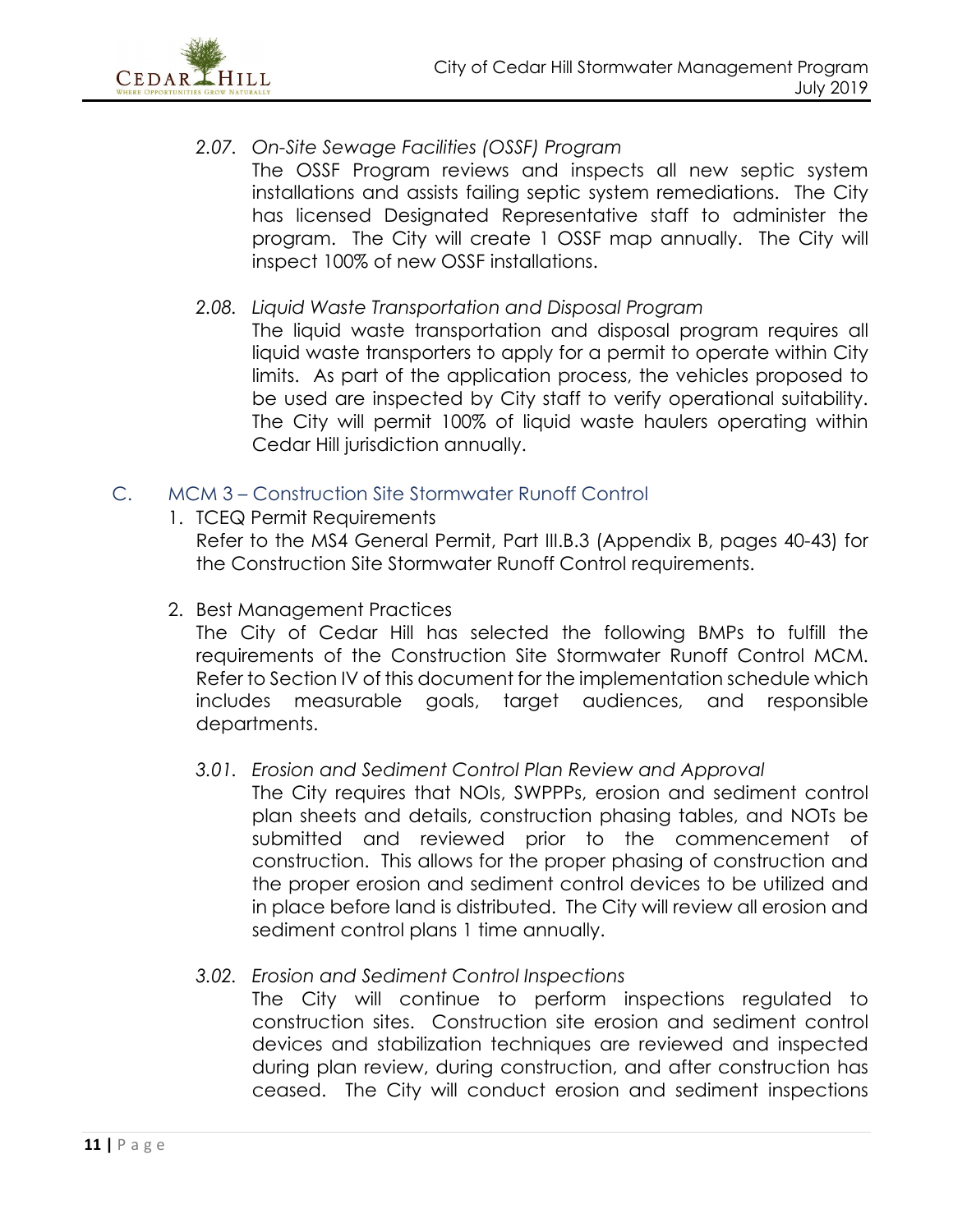

monthly.

#### *3.03. Public Reporting Regarding Construction Runoff*

The City will continue to administer the Public Works emergency number and online complaint system. The City will implement procedures to respond to public complaints regarding construction sites. Investigations shall be conducted in a reasonable amount of time, based on the information collected. The City will investigate 100% of construction runoff complaints.

#### *3.04. Construction Inspector Training Program*

The City uses the Construction Stormwater Awareness Training Video developed by the NCTCOG to train relevant staff with the potential to spot possible poor stormwater management at construction sites. The City will conduct 1 construction inspector training annually.

#### <span id="page-12-0"></span>D. MCM 4 – Post-Construction Stormwater Management in New Development & Redevelopment

#### 1. TCEQ Permit Requirements

Refer to the MS4 General Permit, Part III.B.4 (Appendix B, pages 43-44) for the Post-Construction Stormwater Management in New Development and Redevelopment requirements.

#### 2. Best Management Practices

The City of Cedar Hill has selected the following BMPs to fulfill the requirements of the Post-Construction Stormwater Management in New Development and Redevelopment MCM. Refer to Section IV of this document for the implementation schedule which includes measurable goals, target audiences, and responsible departments.

#### *4.01. Final Walk-through Inspections*

As new developments request final acceptance for public improvements and close-out of their project, the final inspection includes checking for final stabilization and the removal of nonpermanent BMPs. These final inspections are a detailed, on-site review of the work that has been performed in order to ensure compliance with City standards prior to acceptance. The City will complete 100% of final walk-through inspections.

#### *4.02. Retention & Detention Pond Maintenance Inspections*

The City will continue the retention and detention pond maintenance inspections program. Inspection outcomes shall be documented. The City inspect 100% of retention and detention pond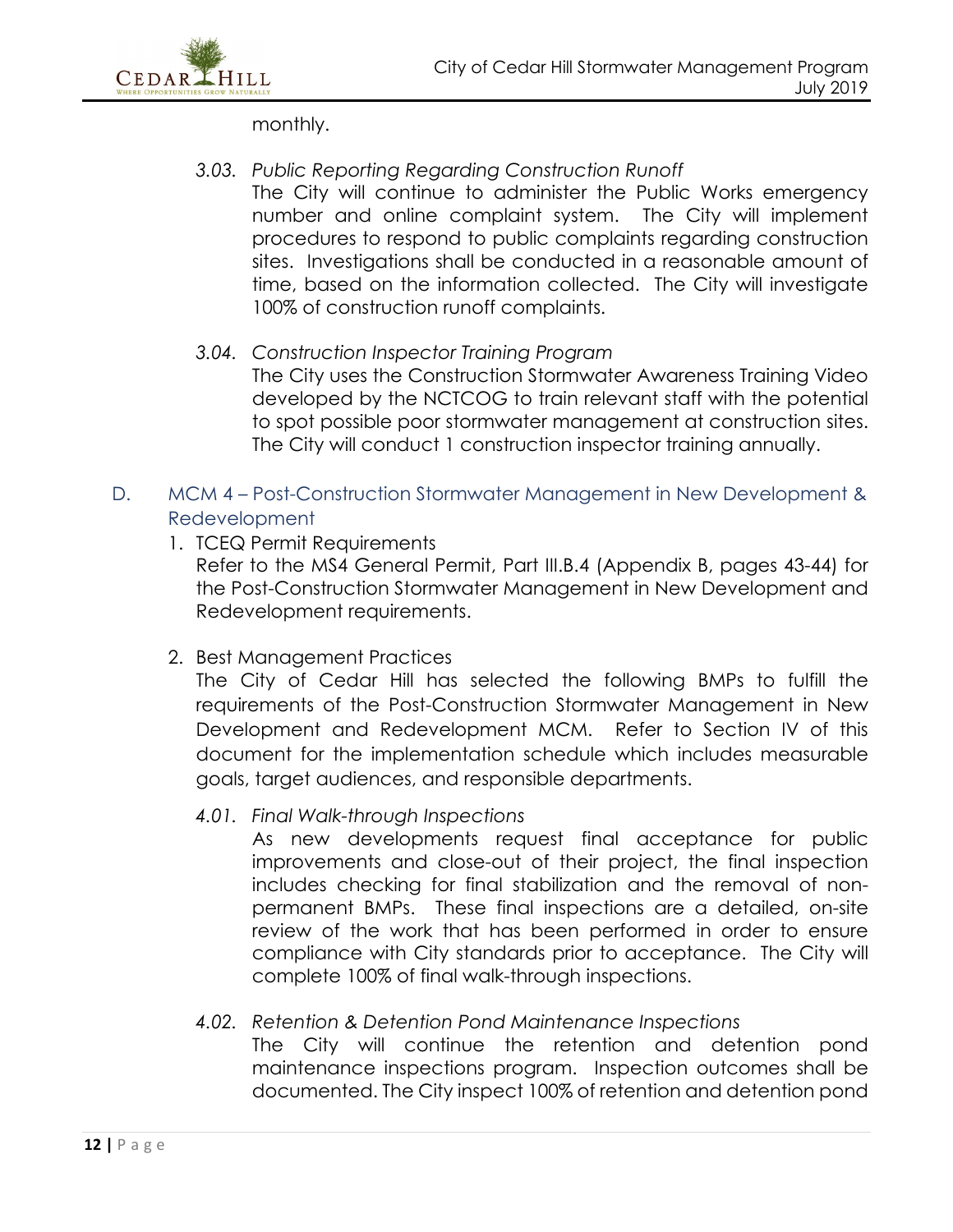

annually.

#### *4.03. Engineered Design & Planning Review* The City will continue to review developments for compliance with the City's Manual for General Design Standards for Pavement, Drainage Systems and Water & Sanitary Sewer Systems which includes post-construction BMP 1 time per year.

#### *4.04 Tree Preservation Ordinance*

City staff will review the existing ordinance to determine if any changes are necessary with regards to the updated permit 1 time per year. The Tree Preservation Ordinance protects and discourages the removal of existing trees and preserve natural habitat for new development and construction.

*4.05 Subdivision Ordinance*

City staff will review the existing ordinance to determine if any changes are necessary with regards to the updated permit 1 time per year. The Subdivision Ordinance sets rules for building setbacks, parking lot island requirements, landscape buffers, and parkland dedication for residential developments.

#### *4.06. Flood Damage Prevention Ordinance*

City staff will review the existing ordinance to determine if any changes are necessary with regards to the updated permit 1 time per year. The Flood Damage Prevention Ordinance restricts development within floodplain areas, which positively affects the water quality within major waterways.

#### <span id="page-13-0"></span>E. MCM 5 – Pollution Prevention and Good Housekeeping for Municipal **Operations**

1. TCEQ Permit Requirements

Refer to the MS4 General Permit, Part III.B.5 (Appendix B, pages 44-50) for the Pollution Prevention and Good Housekeeping for Municipal Operations requirements.

2. Best Management Practices

The City of Cedar Hill has selected the following BMPs to fulfill the requirements of the Pollution Prevention and Good Housekeeping for Municipal Operations MCM. Refer to Section IV of this document for the implementation schedule which includes measurable goals, target audiences, and responsible departments.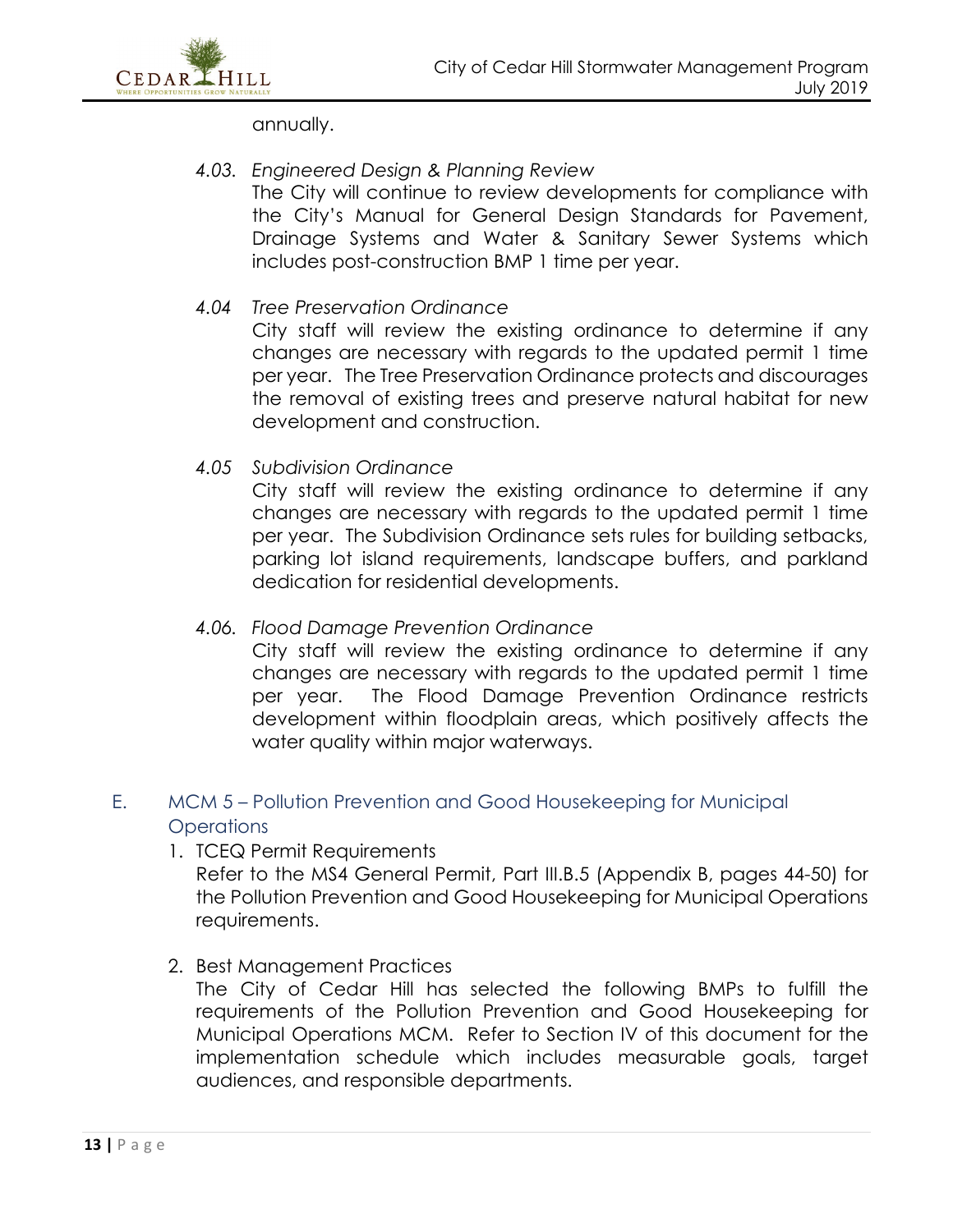

- *5.01. Inventory and Map of City-Owned Facilities* The City will maintain and update, as necessary, the existing GIS map of City-owned and operated facilities and stormwater controls. The City will inspect 100% of City-owned facilities and stormwater controls annually. The City will create 1 map of City-owned facilities annually.
- *5.02 Pollution Prevention Training for Municipal Operations and Maintenance (O&M) Staff* The City uses a series of training modules and videos directed at pollution prevention for municipal activities, which was developed by the Pollution Prevention Task Force (NCTCOG), as training materials for City staff. Other materials developed by the City or other sources may supplement the modules and videos. The City will conduct 1 pollution prevention training annually.
- *5.03 Contractor Requirements and Oversight*

The City will review the existing language contained in standard contracts to require compliance with good housekeeping practices or other control measures to ensure that municipal contractors are not contributing pollutants to the MS4 1 time per year. The City will enforce 100% of contractors to comply with contractor requirements with the City's SWMP.

*5.04 Pollution Prevention Practices for Municipal O&M Activities* The City will review the existing SOPs, good housekeeping practices or other stormwater control measures to prevent or reduce stormwater pollution from municipal O&M activities. The City will train the staff whose job duties are related to conducting municipal O&M activities to ensure that they are aware of the City's existing SOPs. The City will review 100% of SOPs annually.

#### *5.05 Structural Control Maintenance*

The City will perform maintenance on proprietary structural control measures as recommended by the manufacturer. For other nonproprietary control measures, the City will develop an inspection and maintenance program to ensure continued function. The City will perform maintenance on 100% proprietary structural control measures as recommended by the manufacturer. The City will implement the inspection and maintenance program for 100% of non-proprietary measures.

*5.06 Street Sweeping and Catch Basin Cleaning* The City will perform periodic street sweeping of major thoroughfares and residential streets to reduce pollutants entering the storm sewer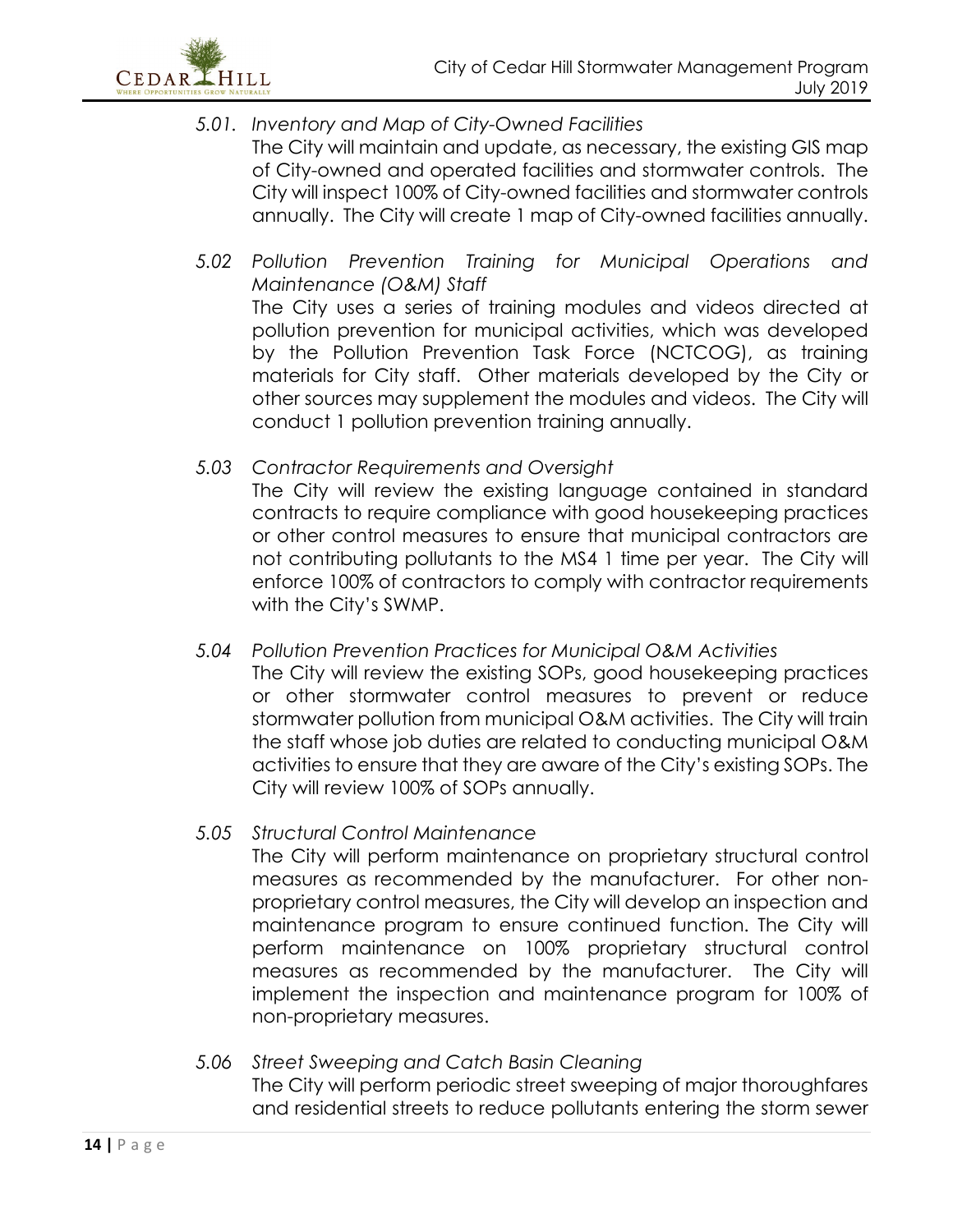

system. Additionally, blocked catch basins can build up leaves, store water and present other conditions favorable to bacteria growth and development. As the City becomes aware of a blocked catch basin, it will be cleaned in a timely manner. The City will conduct at least 1 street sweeping event annually.

*5.07 High Priority Facility Program*

The City will conduct 1 detailed assessment and inspection program for the high priority facilities annually. Assessment and inspection reports will be retained on site. The report will show the results and any recommendation for reducing the potential for stormwater pollution.

#### *5.08 Service Center Inspections*

The City will continue inspections at the Service Center. The results of the inspections and observations shall be documented. The City will conduct 12 Service Center inspections annually.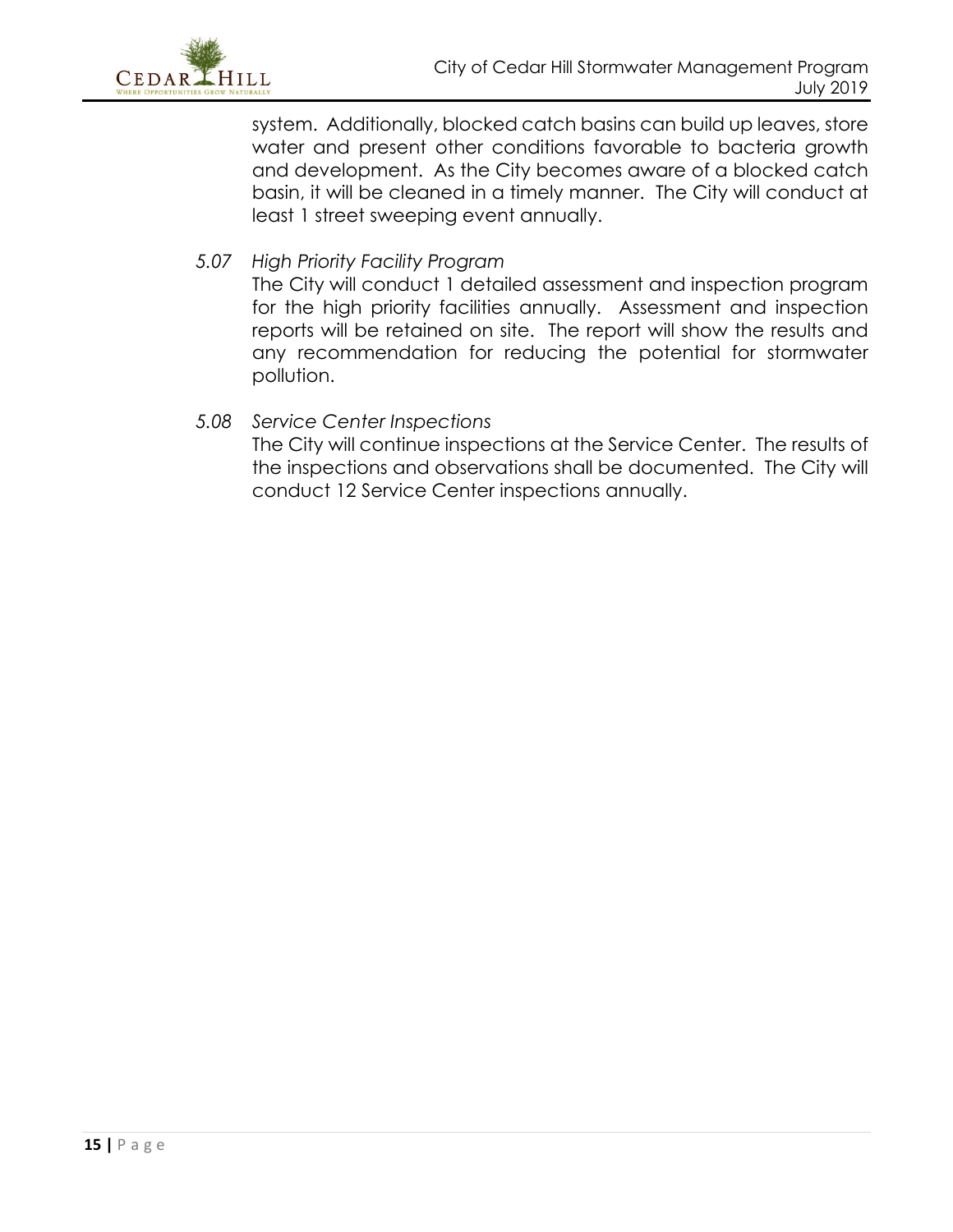

### <span id="page-16-0"></span>IV. IMPLEMENTATION SCHEDULE

| No.  | <b>Best</b>                   | Responsible                                       | Target                      | <b>Measurable Goal</b>                                                  | <b>Goal Completed By</b> |                   |                   |                  |                 |
|------|-------------------------------|---------------------------------------------------|-----------------------------|-------------------------------------------------------------------------|--------------------------|-------------------|-------------------|------------------|-----------------|
|      | Management                    | <b>Department</b>                                 | <b>Audience</b>             |                                                                         | Year 1                   | Year <sub>2</sub> | Year <sub>3</sub> | Year 4           | Year 5          |
|      | <b>Practice</b>               |                                                   |                             |                                                                         | Jan 2019 –               | Oct 2019 -        | Oct 2020-         | Oct 2021-        | Sept 2022 -     |
|      |                               |                                                   |                             |                                                                         | <b>Sept 2019</b>         | <b>Sept 2020</b>  | <b>Sept 2021</b>  | <b>Sept 2022</b> | <b>Jan 2024</b> |
|      |                               |                                                   |                             | MCM 1 - PUBLIC EDUCATION, OUTREACH AND INVOLVEMENT                      |                          |                   |                   |                  |                 |
| 1.01 | General                       | Public Works,                                     | Residents,                  | A. Create 1 stormwater brochure annually.                               | Sept 30                  | Sept 30           | Sept 30           | Sept 30          | Jan 24          |
|      | Education on                  | Communications                                    | Visitors                    | B. Inspect at least 1 times per year (annually) that the stormwater     | Sept 30                  | Sept 30           | Sept 30           | Sept 30          | <b>Jan 24</b>   |
|      | Stormwater                    |                                                   |                             | brochure is publicly available at the Cedar Hill Government             |                          |                   |                   |                  |                 |
|      |                               |                                                   |                             | Center and Library.                                                     |                          |                   |                   |                  |                 |
| 1.02 | Stormwater                    | Public Works,                                     | Residents,                  | A. Publish at least 1 stormwater protection related article on the      | Sept 30                  | Sept 30           | Sept 30           | Sept 30          | <b>Jan 24</b>   |
|      | Website and                   | Communications                                    | Visitors,                   | City's stormwater website annually.                                     |                          |                   |                   |                  |                 |
|      | other Internet-               |                                                   | <b>Businesses</b>           | B. Publish 1 general stormwater protection related post for the         | Sept 30                  | Sept 30           | Sept 30           | Sept 30          | <b>Jan 24</b>   |
|      | based Outreach                |                                                   |                             | City's social media outlet annually.                                    |                          |                   |                   |                  |                 |
| 1.03 | Stormwater                    | Public Works,                                     | Residents,                  | A. Attend at least 2 public events annually to promote                  | Sept 30                  | Sept 30           | Sept 30           | Sept 30          | <b>Jan 24</b>   |
|      | Education at<br>Public Events | Communications                                    | Visitors                    | stormwater protection.                                                  |                          |                   |                   |                  |                 |
| 1.04 | Public                        | Public Works,                                     | Residents,                  | A. Conduct at least 1 public presentation annually on stormwater        | Sept 30                  | Sept 30           | Sept 30           | Sept 30          | <b>Jan 24</b>   |
|      | Presentations                 | Communications                                    | Businesses,                 | protection.                                                             |                          |                   |                   |                  |                 |
|      |                               |                                                   | City Staff                  |                                                                         |                          |                   |                   |                  |                 |
| 1.05 | <b>NCTCOG</b>                 | Public Works                                      | City Staff                  | A. Attend at least 1 the Stormwater Task Force meetings held by         | Sept 30                  | Sept 30           | Sept 30           | Sept 30          | <b>Jan 24</b>   |
|      | Stormwater                    |                                                   |                             | the North Central Texas Council of Governments (NCTCOG)                 |                          |                   |                   |                  |                 |
|      | <b>Public Education</b>       |                                                   |                             | annually. Document initiatives developed by the Task Force and          |                          |                   |                   |                  |                 |
|      | <b>Task Force</b>             |                                                   |                             | selected for implementation by the City.                                |                          |                   |                   |                  |                 |
| 1.06 | Library Display               | Public Works, Library,                            | Residents,                  | A. Install 1 stormwater protection related public display at the        | Sept 30                  | Sept 30           | Sept 30           | Sept 30          | <b>Jan 24</b>   |
|      |                               | Communications                                    | <b>Visitors</b>             | library annually.                                                       |                          |                   |                   |                  |                 |
| 1.07 | <b>Storm Drain Inlet</b>      | Public Works,                                     | Residents,                  | A. Install or inspect 50 storm drain inlet markers annually.            | Sept 30                  | Sept 30           | Sept 30           | Sept 30          | <b>Jan 24</b>   |
|      | <b>Markers</b>                | Communications                                    | Volunteers,                 |                                                                         |                          |                   |                   |                  |                 |
|      |                               |                                                   | Contractors,                |                                                                         |                          |                   |                   |                  |                 |
|      |                               |                                                   | Developers                  |                                                                         |                          |                   |                   |                  |                 |
| 1.08 | <b>Adopt Cedar Hill</b>       | Public Works,                                     | Residents,                  | A. Adopt at least 1 public right of way, trail, park, or preserve       | Sept 30                  | Sept 30           | Sept 30           | Sept 30          | Jan 24          |
|      | Program                       | Communications                                    | Volunteers,                 | annually.                                                               |                          |                   |                   |                  |                 |
| 1.09 |                               |                                                   | <b>Businesses</b>           |                                                                         |                          |                   |                   |                  | <b>Jan 24</b>   |
|      | Development<br><b>Review</b>  | Public Works, Various<br><b>Other Departments</b> | Contractors,<br>Developers, | A. Attend at least 6 DRC meetings or construction meetings<br>annually. | Sept 30                  | Sept 30           | Sept 30           | Sept 30          |                 |
|      | Committee                     |                                                   | Property                    |                                                                         |                          |                   |                   |                  |                 |
|      | (DRC) and other               |                                                   | Owners                      |                                                                         |                          |                   |                   |                  |                 |
|      | Construction                  |                                                   |                             |                                                                         |                          |                   |                   |                  |                 |
|      | Meetings                      |                                                   |                             |                                                                         |                          |                   |                   |                  |                 |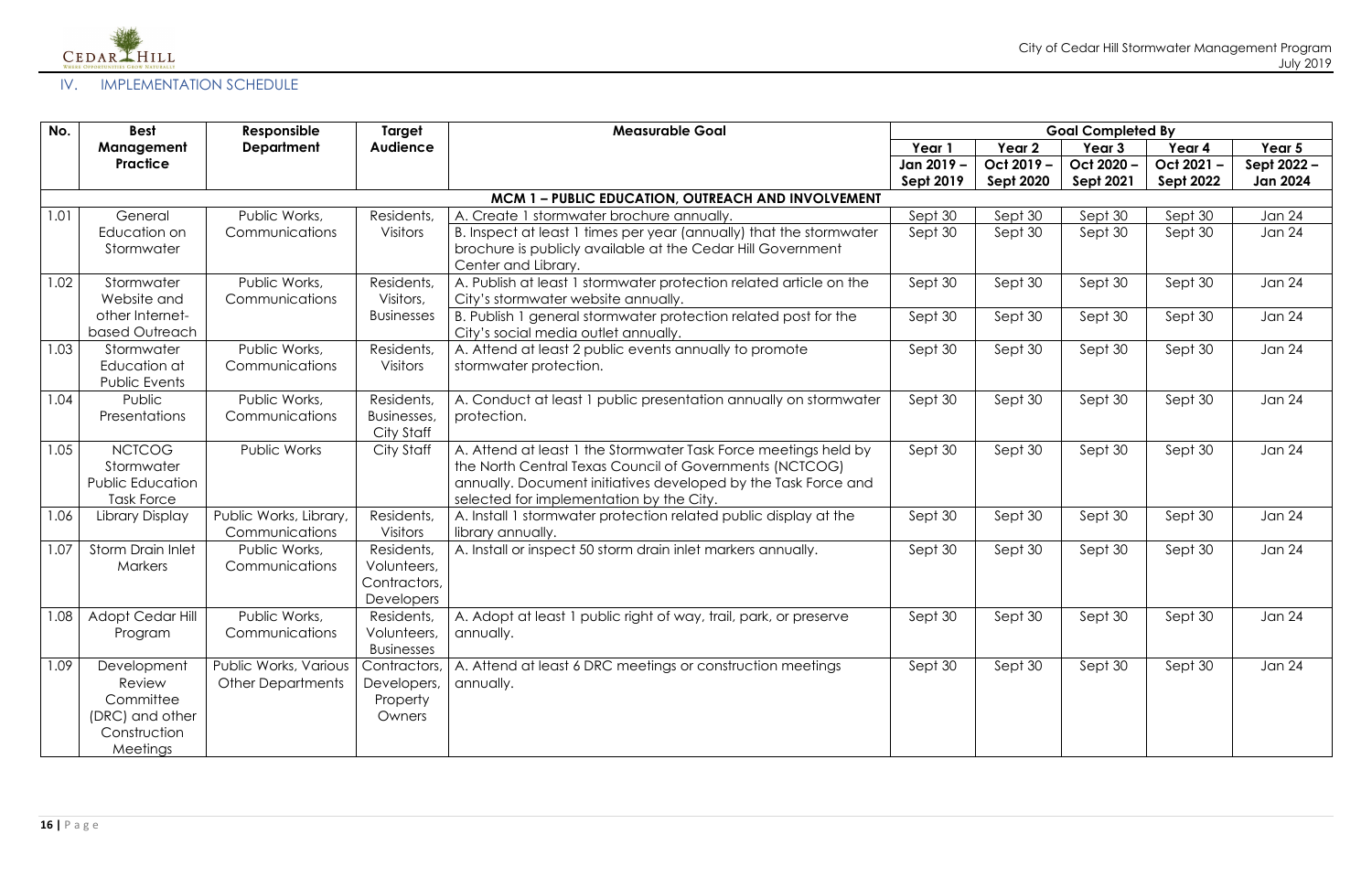

| No.  | <b>Best Management</b>                                            | Responsible       | Target          | <b>Measurable Goal</b>                                                  | <b>Goal Completed By</b> |                  |                  |                  |                 |  |  |  |
|------|-------------------------------------------------------------------|-------------------|-----------------|-------------------------------------------------------------------------|--------------------------|------------------|------------------|------------------|-----------------|--|--|--|
|      | <b>Practice</b>                                                   | <b>Department</b> | <b>Audience</b> |                                                                         | Year 1                   | Year 2           | Year 3           | Year 4           | Year 5          |  |  |  |
|      |                                                                   |                   |                 |                                                                         | Jan 2019 -               | Oct 2019 -       | Oct 2020 -       | Oct 2021-        | Sept 2022 -     |  |  |  |
|      |                                                                   |                   |                 |                                                                         | Sept 2019                | <b>Sept 2020</b> | <b>Sept 2021</b> | <b>Sept 2022</b> | <b>Jan 2024</b> |  |  |  |
|      | <b>MCM 2 - ILLICIT DISCHARGE DETECTION AND ELIMINATION (IDDE)</b> |                   |                 |                                                                         |                          |                  |                  |                  |                 |  |  |  |
| 2.01 | Stormwater                                                        | Public Works      |                 | A. Review the contents of the Stormwater Management Ordinance at        | Sept 30                  | Sept 30          | Sept 30          | Sept 30          | Jan 24          |  |  |  |
|      | Management                                                        |                   |                 | least 1 time per year annually.                                         |                          |                  |                  |                  |                 |  |  |  |
|      | Ordinance                                                         |                   |                 |                                                                         |                          |                  |                  |                  |                 |  |  |  |
| 2.02 | <b>Storm Sewer</b>                                                | Public Works      |                 | A. Post 1 Storm Sewer System Map on the City's stormwater website       | Sept 30                  | Sept 30          | Sept 30          | Sept 30          | <b>Jan 24</b>   |  |  |  |
|      | System Map                                                        |                   |                 | annually.                                                               |                          |                  |                  |                  |                 |  |  |  |
| 2.03 | Household                                                         | Public Works,     |                 | A. Service at least 50 residents annually.                              | Sept 30                  | Sept 30          | Sept 30          | Sept 30          | Jan 24          |  |  |  |
|      | <b>Hazardous Waste</b>                                            | Communications    |                 |                                                                         |                          |                  |                  |                  |                 |  |  |  |
|      | Collection                                                        |                   |                 |                                                                         |                          |                  |                  |                  |                 |  |  |  |
| 2.04 | Public Reporting                                                  | Public Works      |                 | A. Investigate 100% of illicit discharge and spill complaints.          | Sept 30                  | Sept 30          | Sept 30          | Sept 30          | Jan 24          |  |  |  |
|      | Regarding Illicit                                                 |                   |                 |                                                                         |                          |                  |                  |                  |                 |  |  |  |
|      | Discharge and                                                     |                   |                 |                                                                         |                          |                  |                  |                  |                 |  |  |  |
|      | Spills                                                            |                   |                 |                                                                         |                          |                  |                  |                  |                 |  |  |  |
| 2.05 | <b>Illicit Discharge</b>                                          | Public Works      |                 | A. Investigate 100% of potential illicit discharges and spills from dry | Sept 30                  | Sept 30          | Sept 30          | Sept 30          | Jan 24          |  |  |  |
|      | Elimination                                                       |                   |                 | weather outfall screenings.                                             |                          |                  |                  |                  |                 |  |  |  |
|      | Program                                                           |                   |                 | B. Perform dry weather outfall screenings on 60 City outfalls annually. | Sept 30                  | Sept 30          | Sept 30          | Sept 30          | <b>Jan 24</b>   |  |  |  |
| 2.06 | Staff IDDE Training                                               | Public Works      |                 | A. Conduct 1 IDDE training annually.                                    | Sept 30                  | Sept 30          | Sept 30          | Sept 30          | Jan 24          |  |  |  |
| 2.07 | On-Site Sewage                                                    | Public Works      |                 | A. Create 1 OSSF map annually.                                          | Sept 30                  | Sept 30          | Sept 30          | Sept 30          | <b>Jan 24</b>   |  |  |  |
|      | Facilities (OSSF)                                                 |                   |                 | B. Inspect 100% of new OSSF installations.                              | Sept 30                  | Sept 30          | Sept 30          | Sept 30          | Jan 24          |  |  |  |
|      | Program                                                           |                   |                 |                                                                         |                          |                  |                  |                  |                 |  |  |  |
| 2.08 | Liquid Waste                                                      | Public Works      |                 | A. Permit 100% of liquid waste haulers operating within Cedar Hill      | Sept 30                  | Sept 30          | Sept 30          | Sept 30          | Jan 24          |  |  |  |
|      | Transportation and                                                |                   |                 | jurisdiction annually.                                                  |                          |                  |                  |                  |                 |  |  |  |
|      | Disposal Program                                                  |                   |                 |                                                                         |                          |                  |                  |                  |                 |  |  |  |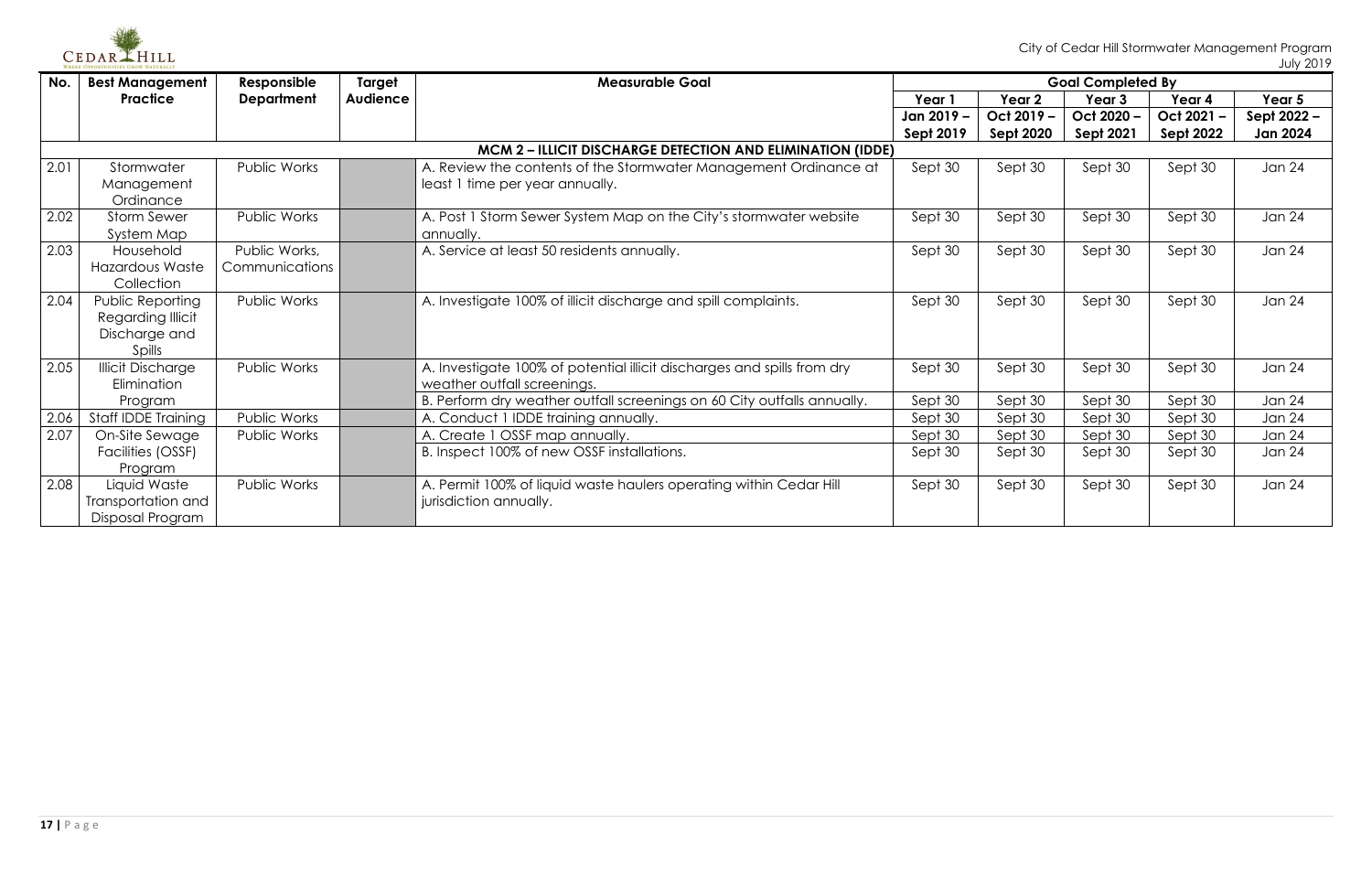

| No.  | <b>Best</b>                                                | Responsible         | Target          | <b>Measurable Goal</b>                                        | <b>Goal Completed By</b> |                  |                  |                  |             |  |  |
|------|------------------------------------------------------------|---------------------|-----------------|---------------------------------------------------------------|--------------------------|------------------|------------------|------------------|-------------|--|--|
|      | Management                                                 | <b>Department</b>   | <b>Audience</b> |                                                               | Year 1                   | Year 2           | Year 3           | Year 4           | Year 5      |  |  |
|      | Practice                                                   |                     |                 |                                                               | Jan 2019 –               | Oct 2019 -       | Oct 2020 -       | Oct 2021-        | Sept 2022 - |  |  |
|      |                                                            |                     |                 |                                                               | <b>Sept 2019</b>         | <b>Sept 2020</b> | <b>Sept 2021</b> | <b>Sept 2022</b> | Jan 2024    |  |  |
|      | <b>MCM 3 - CONSTRUCTION SITE STORMWATER RUNOFF CONTROL</b> |                     |                 |                                                               |                          |                  |                  |                  |             |  |  |
| 3.01 | Erosion and                                                | Public Works        |                 | A. Review erosion and sediment control plans 1 time annually. | Sept 30                  | Sept 30          | Sept 30          | Sept 30          | Jan 24      |  |  |
|      | Sediment                                                   |                     |                 |                                                               |                          |                  |                  |                  |             |  |  |
|      | Control Plan                                               |                     |                 |                                                               |                          |                  |                  |                  |             |  |  |
|      | Review and                                                 |                     |                 |                                                               |                          |                  |                  |                  |             |  |  |
|      | Approval                                                   |                     |                 |                                                               |                          |                  |                  |                  |             |  |  |
| 3.02 | Erosion and                                                | <b>Public Works</b> |                 | A. Conduct erosion and sediment inspections monthly.          | Sept 30                  | Sept 30          | Sept 30          | Sept 30          | Jan 24      |  |  |
|      | Sediment                                                   |                     |                 |                                                               |                          |                  |                  |                  |             |  |  |
|      | Control                                                    |                     |                 |                                                               |                          |                  |                  |                  |             |  |  |
|      | <b>Inspections</b>                                         |                     |                 |                                                               |                          |                  |                  |                  |             |  |  |
| 3.03 | Public Reporting                                           | <b>Public Works</b> |                 | A. Investigate 100% of construction runoff complaints.        | Sept 30                  | Sept 30          | Sept 30          | Sept 30          | Jan 24      |  |  |
|      | Regarding                                                  |                     |                 |                                                               |                          |                  |                  |                  |             |  |  |
|      | Construction                                               |                     |                 |                                                               |                          |                  |                  |                  |             |  |  |
|      | Runoff                                                     |                     |                 |                                                               |                          |                  |                  |                  |             |  |  |
| 3.04 | Construction                                               | <b>Public Works</b> |                 | A. Conduct 1 construction inspector training annually.        | Sept 30                  | Sept 30          | Sept 30          | Sept 30          | Jan 24      |  |  |
|      | Inspector                                                  |                     |                 |                                                               |                          |                  |                  |                  |             |  |  |
|      | Training Program                                           |                     |                 |                                                               |                          |                  |                  |                  |             |  |  |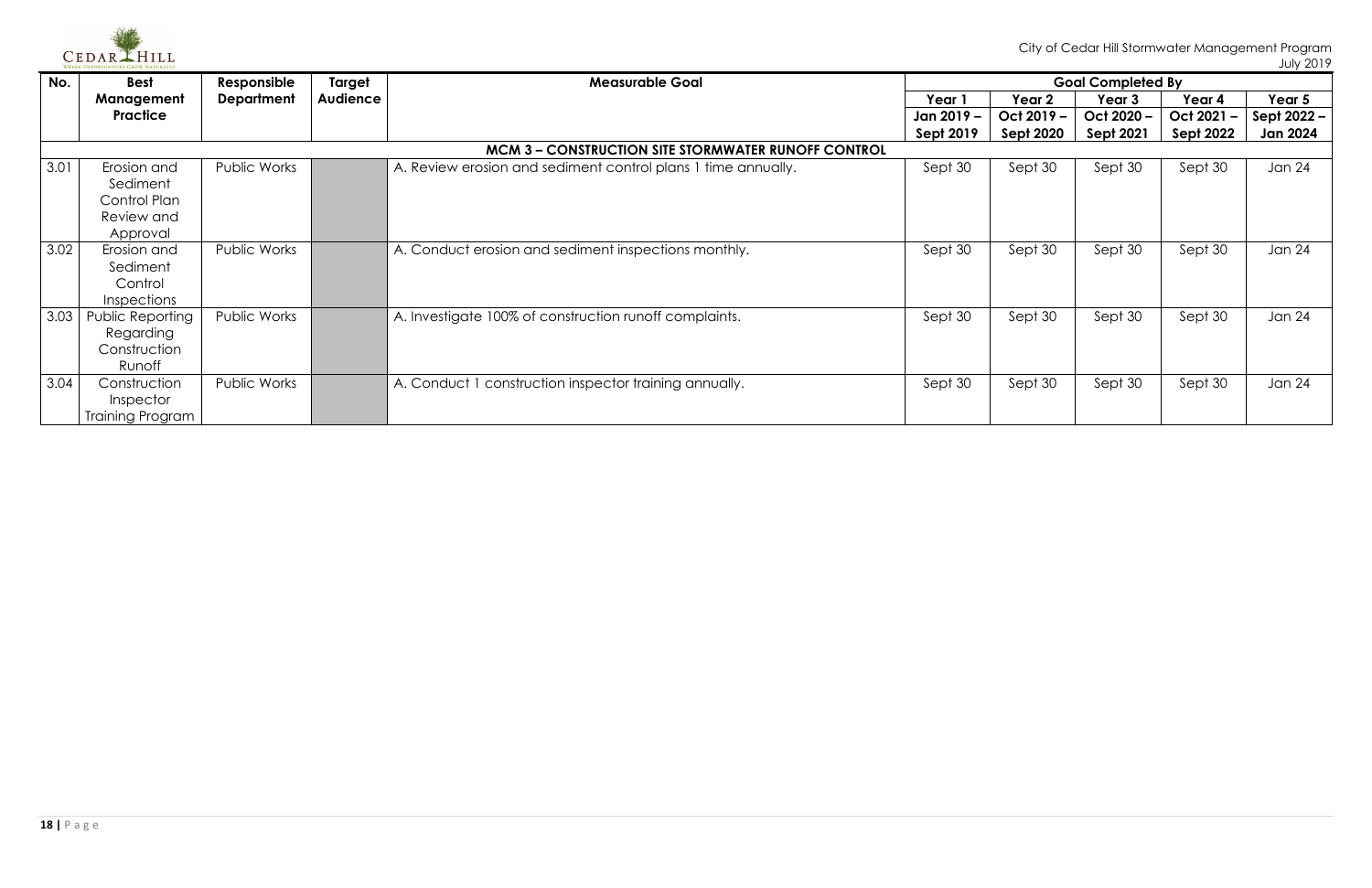

| No.  | <b>Best</b>                                                                        | Responsible         | Target          | <b>Measurable Goal</b>                                                       | <b>Goal Completed By</b> |                  |                  |                  |                 |
|------|------------------------------------------------------------------------------------|---------------------|-----------------|------------------------------------------------------------------------------|--------------------------|------------------|------------------|------------------|-----------------|
|      | Management                                                                         | <b>Department</b>   | <b>Audience</b> |                                                                              | Year 1                   | Year 2           | Year 3           | Year 4           | Year 5          |
|      | Practice                                                                           |                     |                 |                                                                              | Jan 2019 –               | Oct 2019-        | Oct 2020-        | Oct 2021 -       | Sept $2022 -$   |
|      |                                                                                    |                     |                 |                                                                              | <b>Sept 2019</b>         | <b>Sept 2020</b> | <b>Sept 2021</b> | <b>Sept 2022</b> | <b>Jan 2024</b> |
|      | MCM 4 – POST-CONSTRUCTION STORMWATER MANAGEMENT IN NEW DEVELOPMENT & REDEVELOPMENT |                     |                 |                                                                              |                          |                  |                  |                  |                 |
| 4.01 | Final Walk-                                                                        | <b>Public Works</b> |                 | A. Complete 100% of final walk-through inspections.                          | Sept 30                  | Sept 30          | Sept 30          | Sept 30          | Jan 24          |
|      | <b>Through</b>                                                                     |                     |                 |                                                                              |                          |                  |                  |                  |                 |
|      | <b>Inspections</b>                                                                 |                     |                 |                                                                              |                          |                  |                  |                  |                 |
| 4.02 | Retention &                                                                        | <b>Public Works</b> |                 | A. The City inspect 100% of retention and detention pond annually.           | Sept 30                  | Sept 30          | Sept 30          | Sept 30          | <b>Jan 24</b>   |
|      | <b>Detention</b>                                                                   |                     |                 |                                                                              |                          |                  |                  |                  |                 |
|      | <b>Inspections</b>                                                                 |                     |                 |                                                                              |                          |                  |                  |                  |                 |
| 4.03 | Engineered                                                                         | <b>Public Works</b> |                 | A. Review the contents of the City's Manual for General Design Standards for | Sept 30                  | Sept 30          | Sept 30          | Sept 30          | Jan 24          |
|      | Design &                                                                           |                     |                 | Pavement, Drainage Systems and Water & Sanitary Sewer Systems 1 time per     |                          |                  |                  |                  |                 |
|      | <b>Planning Review</b>                                                             |                     |                 | year.                                                                        |                          |                  |                  |                  |                 |
| 4.04 | <b>Tree Preservation</b>                                                           | Public Works,       |                 | A. Review the contents of the Tree Preservation Ordinance 1 time per year.   | Sept 30                  | Sept 30          | Sept 30          | Sept 30          | Jan 24          |
|      | Ordinance                                                                          | Planning            |                 |                                                                              |                          |                  |                  |                  |                 |
|      |                                                                                    |                     |                 |                                                                              |                          |                  |                  |                  |                 |
| 4.05 | Subdivision                                                                        | Public Works,       |                 | A. Review the contents of the Subdivision Ordinance 1 time per year.         | Sept 30                  | Sept 30          | Sept 30          | Sept 30          | Jan 24          |
|      | Ordinance                                                                          | Planning            |                 |                                                                              |                          |                  |                  |                  |                 |
|      |                                                                                    |                     |                 |                                                                              |                          |                  |                  |                  |                 |
| 4.06 | Flood Damage                                                                       | Public Works        |                 | A. Review the contents of the Flood Damage Prevention Ordinance 1 time       | Sept 30                  | Sept 30          | Sept 30          | Sept 30          | <b>Jan 24</b>   |
|      | Prevention                                                                         |                     |                 | per year.                                                                    |                          |                  |                  |                  |                 |
|      | Ordinance                                                                          |                     |                 |                                                                              |                          |                  |                  |                  |                 |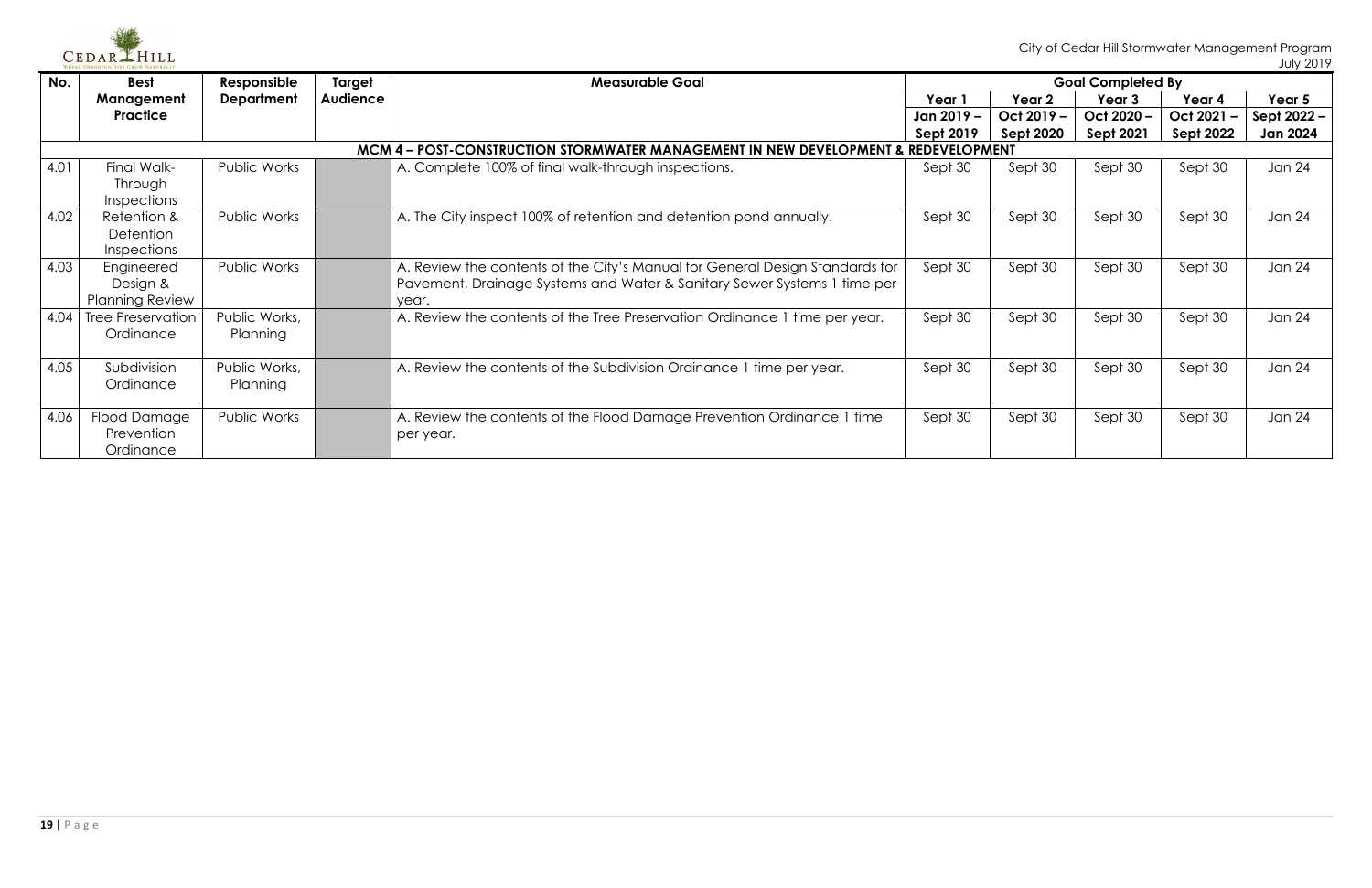

| No.  | <b>Best</b>                                                                                            | Responsible                                                 | Target          | <b>Measurable Goal</b>                                                                                                                                                                                       |                  | <b>Goal Completed By</b> |                  |                  |                 |  |  |  |  |
|------|--------------------------------------------------------------------------------------------------------|-------------------------------------------------------------|-----------------|--------------------------------------------------------------------------------------------------------------------------------------------------------------------------------------------------------------|------------------|--------------------------|------------------|------------------|-----------------|--|--|--|--|
|      | Management                                                                                             | <b>Department</b>                                           | <b>Audience</b> |                                                                                                                                                                                                              | Year 1           | Year 2                   | Year 3           | Year 4           | Year 5          |  |  |  |  |
|      | <b>Practice</b>                                                                                        |                                                             |                 |                                                                                                                                                                                                              | Jan 2019 –       | Oct 2019 - Sept          | Oct 2020 -       | Oct 2021 -       | Sept 2022 -     |  |  |  |  |
|      |                                                                                                        |                                                             |                 |                                                                                                                                                                                                              | <b>Sept 2019</b> | 2020                     | <b>Sept 2021</b> | <b>Sept 2022</b> | <b>Jan 2024</b> |  |  |  |  |
|      | MCM 5 - POLLUTION PREVENTION AND GOOD HOUSEKEEPING FOR MUNICIPAL OPERATIONS                            |                                                             |                 |                                                                                                                                                                                                              |                  |                          |                  |                  |                 |  |  |  |  |
| 5.01 | Inventory and<br>Map of City-                                                                          | Public Works                                                |                 | A. Inspect 100% of City-owned facilities and stormwater controls<br>annually.                                                                                                                                | Sept 30          | Sept 30                  | Sept 30          | Sept 30          | Jan 24          |  |  |  |  |
|      | Owned<br><b>Facilities</b>                                                                             |                                                             |                 | B. Create 1 map of City-owned facilities annually.                                                                                                                                                           | Sept 30          | Sept 30                  | Sept 30          | Sept 30          | <b>Jan 24</b>   |  |  |  |  |
| 5.02 | Pollution<br>Prevention<br>Training for<br>Municipal<br>Operations and<br>Maintenance<br>$(O&M)$ Staff | Public Works,<br>Human<br>Resources                         |                 | A. Conduct 1 pollution prevention training annually.                                                                                                                                                         | Sept 30          | Sept 30                  | Sept 30          | Sept 30          | <b>Jan 24</b>   |  |  |  |  |
| 5.03 | Contractor<br>Requirements                                                                             | Public Works,<br>Parks                                      |                 | A. Review current contract language to ensure compliance 1 time<br>per year.                                                                                                                                 | Sept 30          | Sept 30                  | Sept 30          | Sept 30          | <b>Jan 24</b>   |  |  |  |  |
|      | and Oversight                                                                                          |                                                             |                 | B. Enforce 100% of contractors to comply with contractor<br>requirements with the City's SWMP.                                                                                                               | Sept 30          | Sept 30                  | Sept 30          | Sept 30          | <b>Jan 24</b>   |  |  |  |  |
| 5.04 | Pollution<br>Prevention<br>Practices for<br>Municipal O&M<br><b>Activities</b>                         | Public Works,<br>Various Other<br><b>Departments</b>        |                 | A. The City will review 100% of SOPs annually.                                                                                                                                                               | Sept 30          | Sept 30                  | Sept 30          | Sept 30          | <b>Jan 24</b>   |  |  |  |  |
| 5.05 | Structural<br>Control<br>Maintenance                                                                   | Public Works                                                |                 | A. Perform maintenance on 100% proprietary structural control<br>measures as recommended by the manufacturer.                                                                                                | Sept 30          | Sept 30                  | Sept 30          | Sept 30          | <b>Jan 24</b>   |  |  |  |  |
|      |                                                                                                        |                                                             |                 | B. Implement the inspection and maintenance program for 100% of<br>non-proprietary measures.                                                                                                                 | Sept 30          | Sept 30                  | Sept 30          | Sept 30          | <b>Jan 24</b>   |  |  |  |  |
| 5.06 | Street<br>Sweeping and<br>Catch Basin<br>Cleaning                                                      | Public Works                                                |                 | A. Conduct at minimum 1 street sweeping event annually.                                                                                                                                                      | Sept 30          | Sept 30                  | Sept 30          | Sept 30          | <b>Jan 24</b>   |  |  |  |  |
| 5.07 | <b>High Priority</b><br><b>Facility Program</b>                                                        | Public Works,<br><b>Various Other</b><br><b>Departments</b> |                 | A. Complete 1 assessment of City facilities and identify high priority<br>facilities annually. Document any corrective actions to be taken.<br>Identify appropriate staff for pollution prevention training. | Sept 30          | Sept 30                  | Sept 30          | Sept 30          | <b>Jan 24</b>   |  |  |  |  |
| 5.08 | <b>Service Center</b><br><b>Inspections</b>                                                            | Public Works                                                |                 | A. Conduct 12 Service Center Inspections annually.                                                                                                                                                           | Sept 30          | Sept 30                  | Sept 30          | Sept 30          | Jan 24          |  |  |  |  |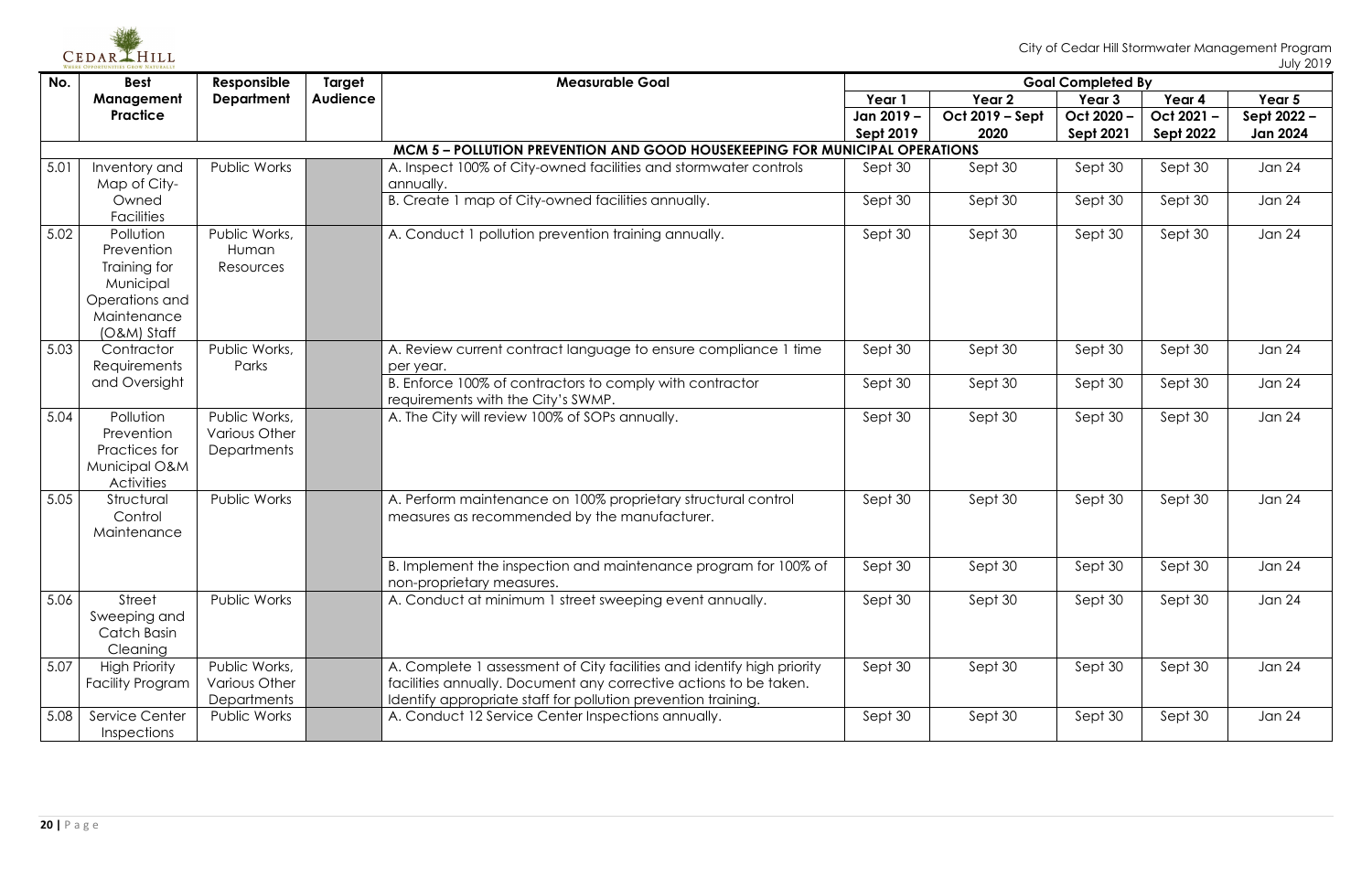

<span id="page-21-0"></span>APPENDIX A: NOTICE OF INTENT (NOI)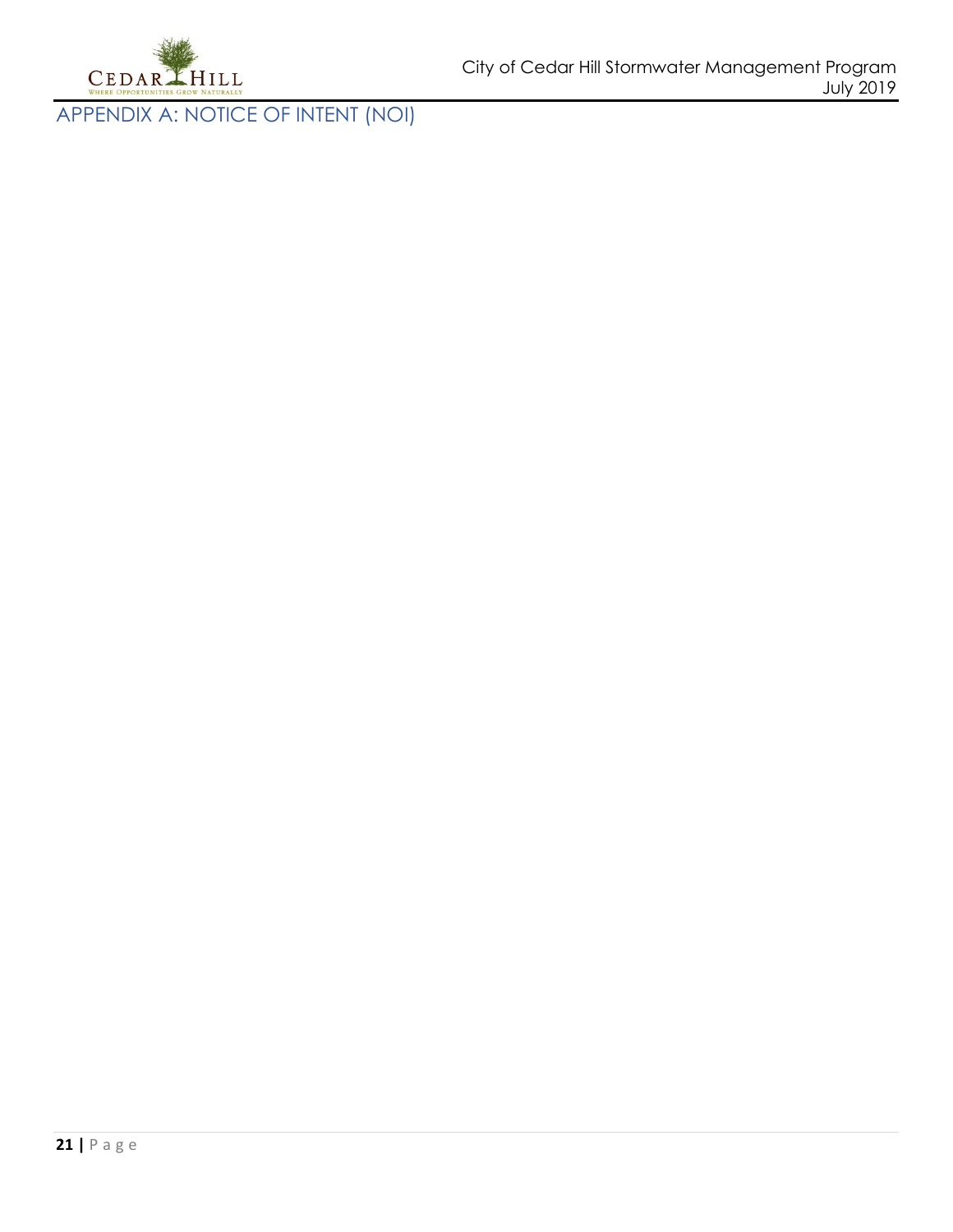

<span id="page-22-0"></span>APPENDIX B: TCEQ MS4 GENERAL PERMIT TXR04000